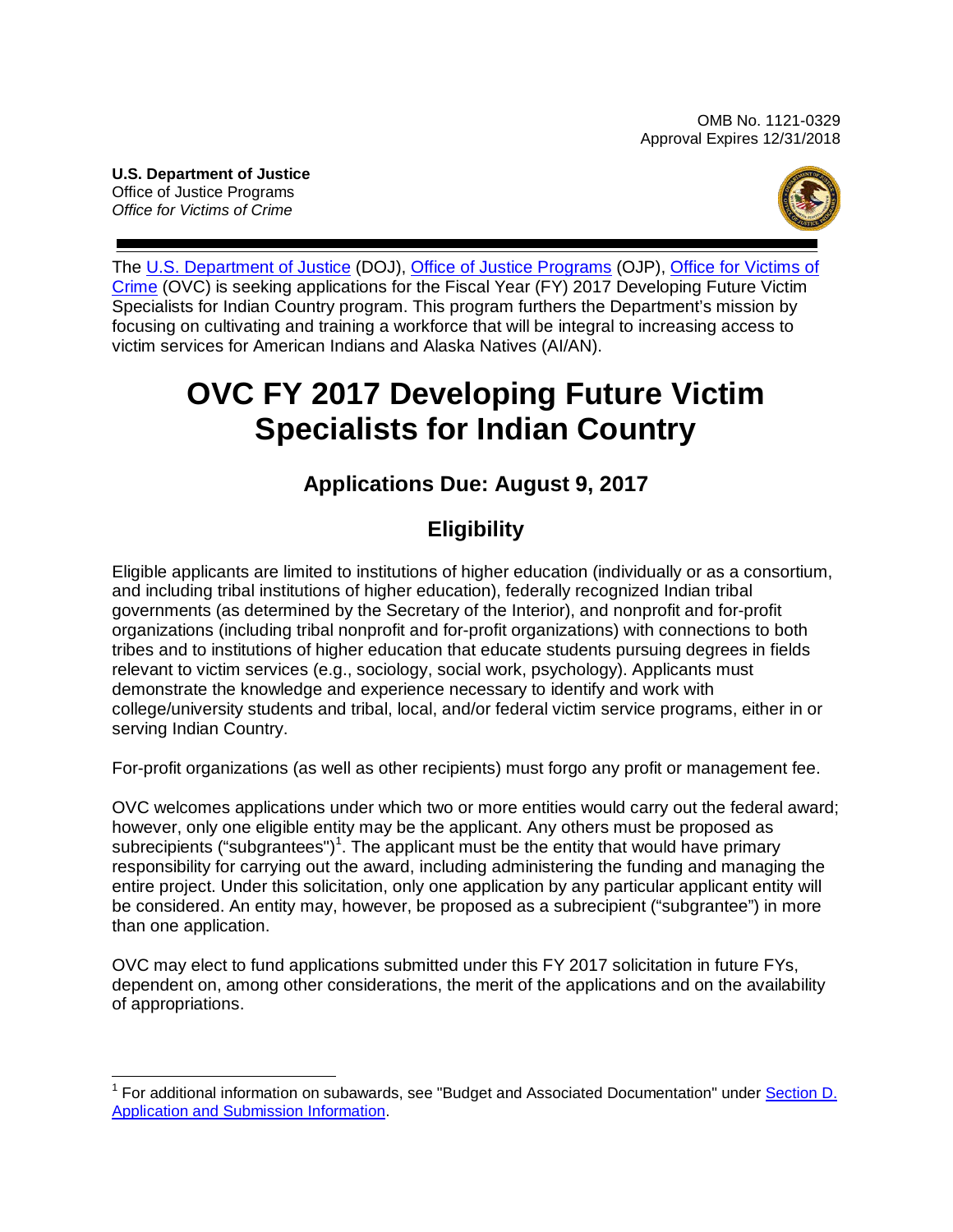### **Deadline**

Applicants must register with [Grants.gov](http://www.grants.gov/web/grants/register.html) prior to submitting an application. All applications are due by 11:59 p.m. eastern time on August 9, 2017.

To be considered timely, an application must be submitted by the application deadline using Grants.gov, and the applicant must have received a validation message from Grants.gov that indicates successful and timely submission. OJP urges applicants to submit applications at least 72 hours prior to the application due date, in order to allow time for the applicant to receive validation messages or rejection notifications from Grants.gov, and to correct in a timely fashion any problems that may have caused a rejection notification.

OJP encourages all applicants to read this Important [Notice: Applying for Grants in Grants.gov.](http://ojp.gov/funding/Apply/Grants-govInfo.htm)

For additional information, see How [to Apply](#page-20-0) in Section D. Application and Submission [Information.](#page-8-0)

## **Contact Information**

For technical assistance with submitting an application, contact the Grants.gov Customer Support Hotline at 800–518–4726 or 606–545–5035, or via email to [support@grants.gov.](mailto:support@grants.gov) The [Grants.gov](http://www.grants.gov/web/grants/support.html) Support Hotline operates 24 hours a day, 7 days a week, except on federal holidays.

An applicant that experiences unforeseen Grants.gov technical issues beyond its control that prevent it from submitting its application by the deadline must email the OVC contact identified below **within 24 hours after the application deadline** in order to request approval to submit its application after the deadline. Additional information on reporting technical issues appears under "Experiencing Unforeseen Grants.gov Technical Issues" in the [How to Apply](#page-20-0) section.

For assistance with any other requirements of this solicitation, contact Yolanda Curtis Gibson, Victim Justice Program Specialist, by telephone at 202–532–0014, or by email at [Yolanda.Gibson@usdoj.gov.](mailto:Yolanda.Gibson@usdoj.gov)

Grants.gov number assigned to this solicitation: OVC-2017-12560

Release date: June 26, 2017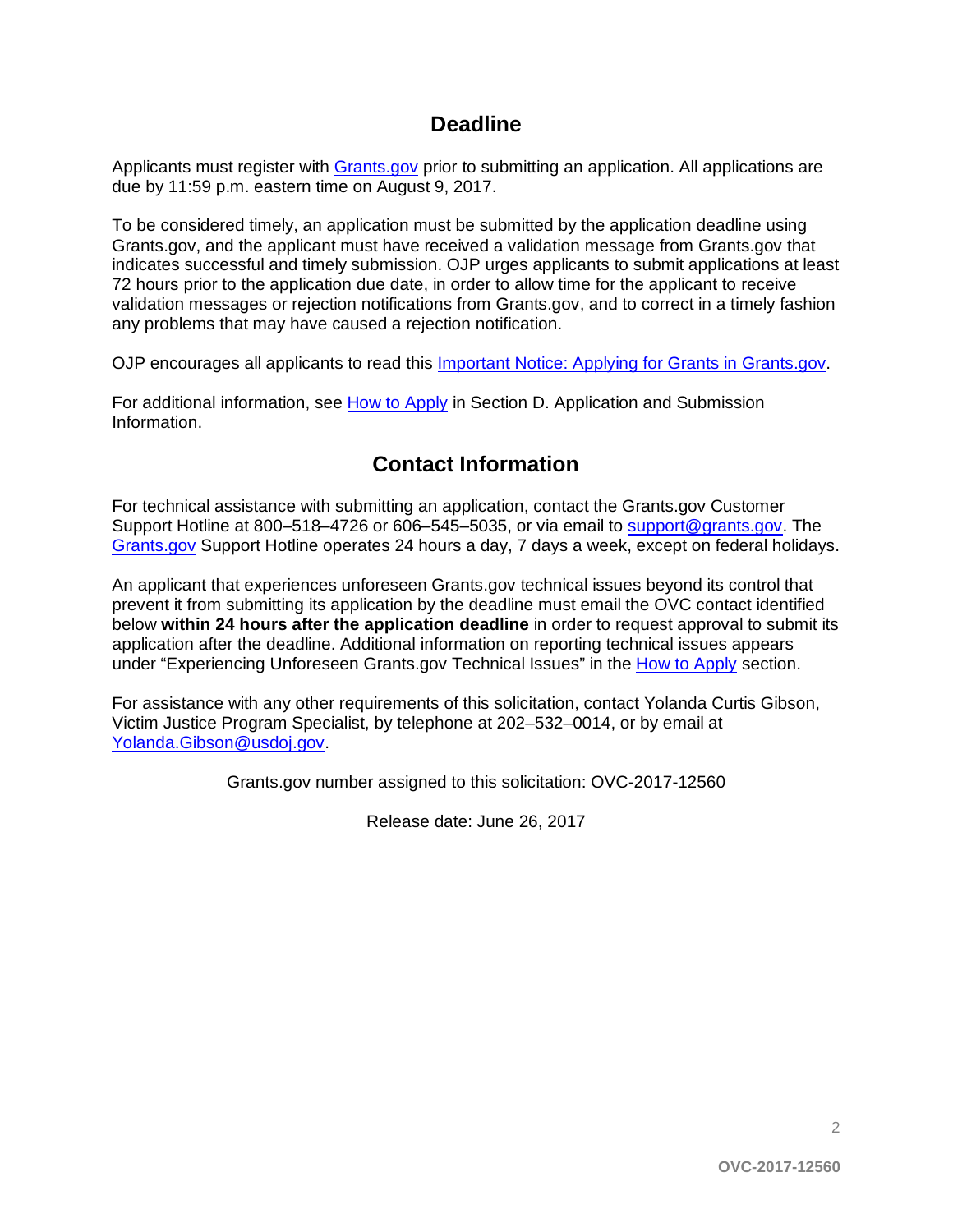## **Contents**

| Limitation on Use of Award Funds for Employee Compensation; Waiver 8           |  |
|--------------------------------------------------------------------------------|--|
| Prior Approval, Planning, and Reporting of Conference/Meeting/Training Costs 9 |  |
|                                                                                |  |
|                                                                                |  |
|                                                                                |  |
|                                                                                |  |
|                                                                                |  |
|                                                                                |  |
|                                                                                |  |
|                                                                                |  |
|                                                                                |  |
|                                                                                |  |
|                                                                                |  |
| General Information about Post-Federal Award Reporting Requirements 27         |  |
|                                                                                |  |
|                                                                                |  |
| Freedom of Information Act and Privacy Act (5 U.S.C. §§ 552 and 552a) 28       |  |
|                                                                                |  |
|                                                                                |  |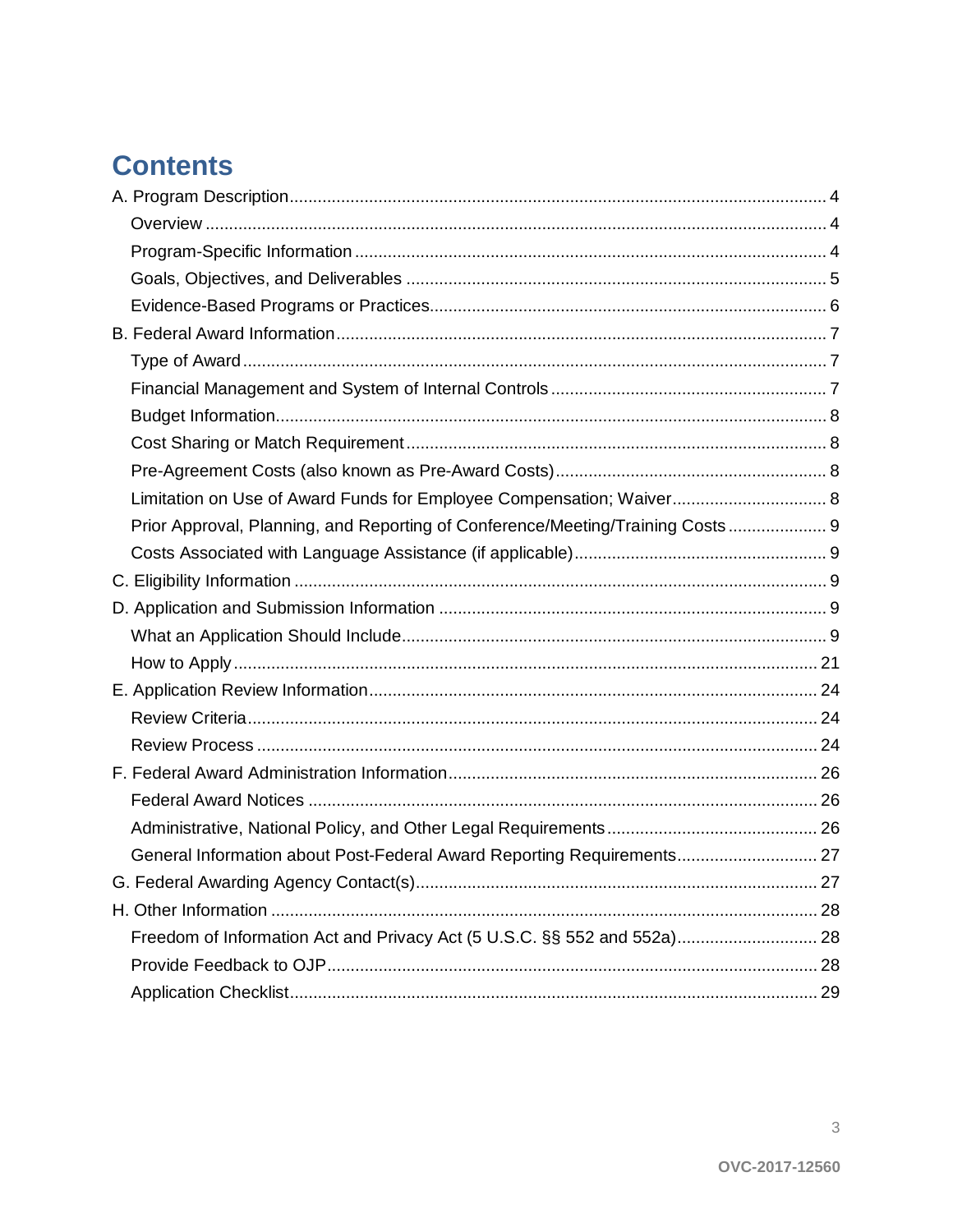# **OVC FY 2017 Developing Future Victim Specialists for Indian Country CFDA # 16.582**

## <span id="page-3-0"></span>**A. Program Description**

#### <span id="page-3-1"></span>**Overview**

The Office for Victims of Crime (OVC) is committed to enhancing the Nation's capacity to assist crime victims and provide leadership in changing attitudes, policies, and practices to promote justice and healing for all victims of crime. OVC fulfills its mission, in part, by improving the skills, knowledge, and abilities of crime victim service providers and allied professionals who provide services and support for victims, or who help ensure that victims are aware of their rights and able to exercise those rights.

Through this solicitation, OVC seeks to further cultivate a workforce focused on providing services to American Indian and Alaska Native (AI/AN) victims in hard-to-staff positions and locations. By identifying and training prospective victim service professionals in the early stages of their post-secondary education and career, tribal and Bureau of Indian Affairs' (BIA) victim service programs will hopefully have an easier time filling victim service positions in remote Indian Country and Alaska Native locations.

**Statutory Authority:** The statutory authorities for this program are 42 U.S.C. § 10603(c)(1)(B) and 42 U.S.C. § 10603(c)(3)(E)(i).

#### <span id="page-3-2"></span>**Program-Specific Information**

One major issue facing BIA and some tribally based victim service providers is that they are often unable to hire and retain qualified victim specialists and advocates that serve victims in remote Indian Country or Alaska Native locations.

There is little to no research available on best practices for recruiting and retaining victim service professionals specifically for Indian Country and Alaska Native communities. However, for the victim services field in general, it is known that "partnerships between universities and community providers are promising in their ability to improve fragmented service systems through coordination, streamlining, and capacity building [including workforce development]."<sup>[2](#page-3-3)</sup> Practices from other fields such as education and healthcare provide valuable insight about how to recruit and retain staff for positions in rural and other hard-to-staff areas. For example, in education, there is evidence showing that it is easiest to fill positions in rural locations when the staff have interpersonal connections to the location and have similar backgrounds to the service population.<sup>[3](#page-3-4)</sup> In addition, nursing professionals have successfully implemented internship and other workforce development programs in rural and hard-to-staff areas by recruiting and developing students that live and attend school in those communities. In many cases, these initiatives eventually resulted in steady or decreased staff turnover rates, decreased vacancies

<span id="page-3-3"></span> $\overline{a}$ <sup>2</sup> DeHart, D. 2014. "A University Partnership for Victim Service Professional Development: Model Standards for Serving Victims and Survivors of Crime." *Journal of Criminal Justice Education* 25 (4):421– 34.

<span id="page-3-4"></span><sup>3</sup> Collins, T. 1999. "Attracting and Retaining Teachers in Rural Areas." *ERIC Digest*. ERIC Clearinghouse on Rural Education and Small Schools.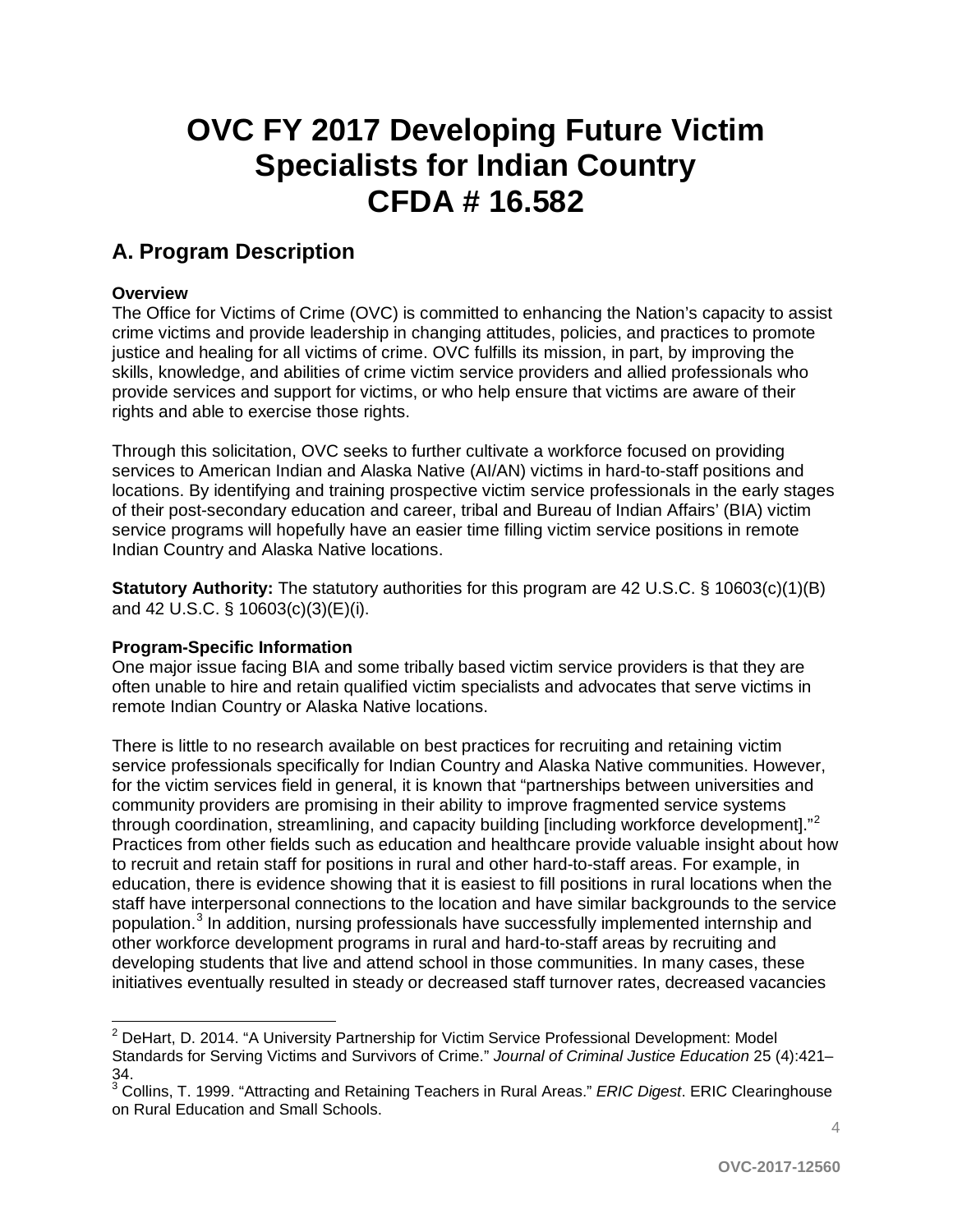for critical positions, and a larger, educated, and more engaged workforce.<sup>[4](#page-4-1)</sup> Through this initiative, OVC seeks to have a similar long-term impact on the tribal victim services workforce.

Successful applicant(s) will work to identify students in relevant disciplines that are interested in victim service positions specifically serving tribal communities. Applicants will create a victim service internship program that will identify students in relevant fields (e.g., sociology, social work, psychology) to serve in victim service positions either with a BIA- or tribally based victim service program. Applicants are responsible for creating and proposing the structural and administrative makeup of the program, which will include things like the process for identifying and selecting students, setting requirements for the program, and addressing privacy issues associated with interns serving in direct service positions. Applicants are also responsible for working with their BIA district or a local tribally based victim service program to place students in internship or practicum experiences for credit or pay. Each grantee is also expected to complete an evaluation of their program, which can be done in partnership with another organization. Applicants must include the cost of program evaluation in their grant proposals.

#### <span id="page-4-0"></span>**Goals, Objectives, and Deliverables**

The goal of this project is to begin developing victim service professionals that will serve AI/AN victims in locations that are often remote and where positions are often hard to fill. The goal is to reach interested college and university students that are already living and attending school in these areas. If recruitment of needed professionals begins early with students that have the right educational background and are already familiar with a location or service area, it will be easier to fill and retain staff in much-needed victim service positions.

In support of the goal above, the successful applicant(s) under this solicitation will be expected to accomplish the following objectives:

- 1. Establish and administer a structured program that links students interested in victim service careers (and studying relevant disciplines) to internship opportunities with either a BIA- or tribally run victim service program. Applicants are encouraged to include incentives for students, including, but not limited to, a stipend, course credit, or priority consideration for future employment opportunities.
- 2. Provide any necessary guidance and training to students participating in the program.
- 3. Evaluate the program, assessing (among other things) the impact that the interns have had on the victim service program and the community served; and the number of interns who, at the end of the internship program, actually pursue (or plan to pursue) a career in providing victim services for tribal communities after graduation.

The successful applicant will be expected to complete the following activities in order to accomplish the objectives noted above:

1. Establish a relationship between a victim service program and an organization that will refer current post-secondary education students to work as interns. (For example, if the applicant is a university, then the university is the organization referring students to work as interns. In this case, the university must establish a relationship with a victim service program that will provide internship opportunities for their students.)

<span id="page-4-1"></span> $\overline{\phantom{a}}$  $^4$  Murray, M.F., Havener, J., et al. 2011. "The Rural Pipeline: Building a Strong Nursing Workforce Through Academic and Service Partnerships." *Nursing Clinics of North America* 46 (1)107–21.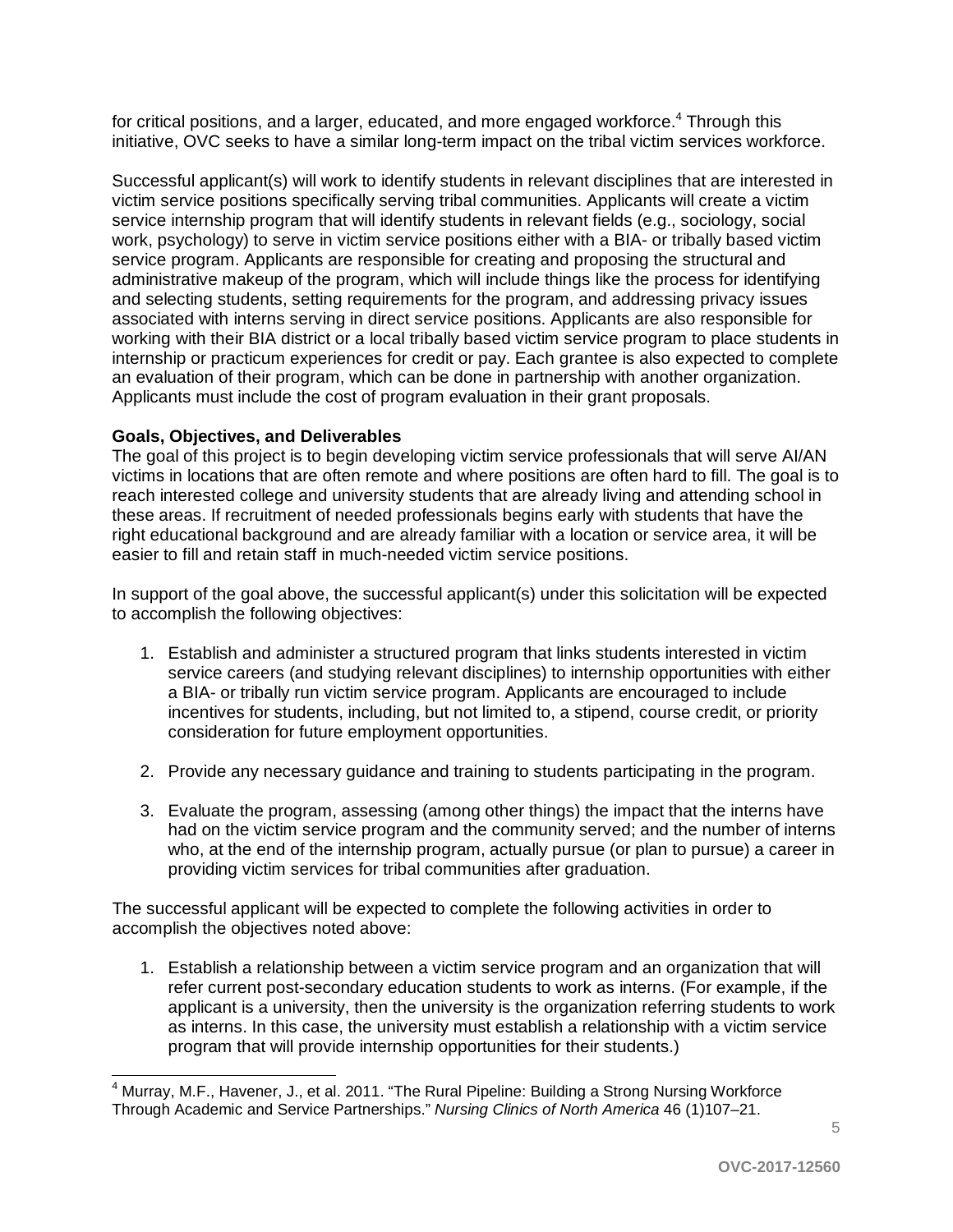- 2. Identify victim service program staffing needs, decide how student interns could address these needs, determine the number of interns necessary, and develop job descriptions for the student interns.
- 3. Develop a list of criteria that students must meet in order to be selected as interns.
- 4. Determine what program requirements the intern must meet in order to successfully complete the internship program. (Examples may include a class project, privacy and confidentiality training, etc.)
- 5. Identify, recruit, and hire students that meet the necessary criteria.
- 6. Provide training and other necessary support to the student interns. Training and support needs will be identified by the grantee.
- 7. Evaluate the program to determine the impact that the student interns have had on serving victims of crime, and suggest areas of improvement for the program. The results of the program evaluation could potentially be used to inform recruitment and workforce building practices for other victim service programs in Indian Country.

The "Goals, Objectives and Deliverables" are directly related to the performance measures set out in the table in [Section D. Application and Submission Information,](#page-8-0) under "Program Narrative."

#### <span id="page-5-0"></span>**Evidence-Based Programs or Practices**

OJP strongly emphasizes the use of data and evidence in policy making and program development in criminal justice, juvenile justice, and crime victim services. OJP is committed to:

- Improving the quantity and quality of evidence OJP generates.
- Integrating evidence into program, practice, and policy decisions within OJP and the field.
- Improving the translation of evidence into practice.

<span id="page-5-1"></span>OJP considers programs and practices to be evidence-based when their effectiveness has been demonstrated by causal evidence, generally obtained through one or more outcome evaluations. Causal evidence documents a relationship between an activity or intervention (including technology) and its intended outcome, including measuring the direction and size of a change, and the extent to which a change may be attributed to the activity or intervention. Causal evidence depends on the use of scientific methods to rule out, to the extent possible, alternative explanations for the documented change. The strength of causal evidence, based on the factors described above, will influence the degree to which OJP considers a program or practice to be evidence-based. The OJP [CrimeSolutions.gov](http://www.crimesolutions.gov/) website is one resource that applicants may use to find information about evidence-based programs in criminal justice, juvenile justice, and crime victim services.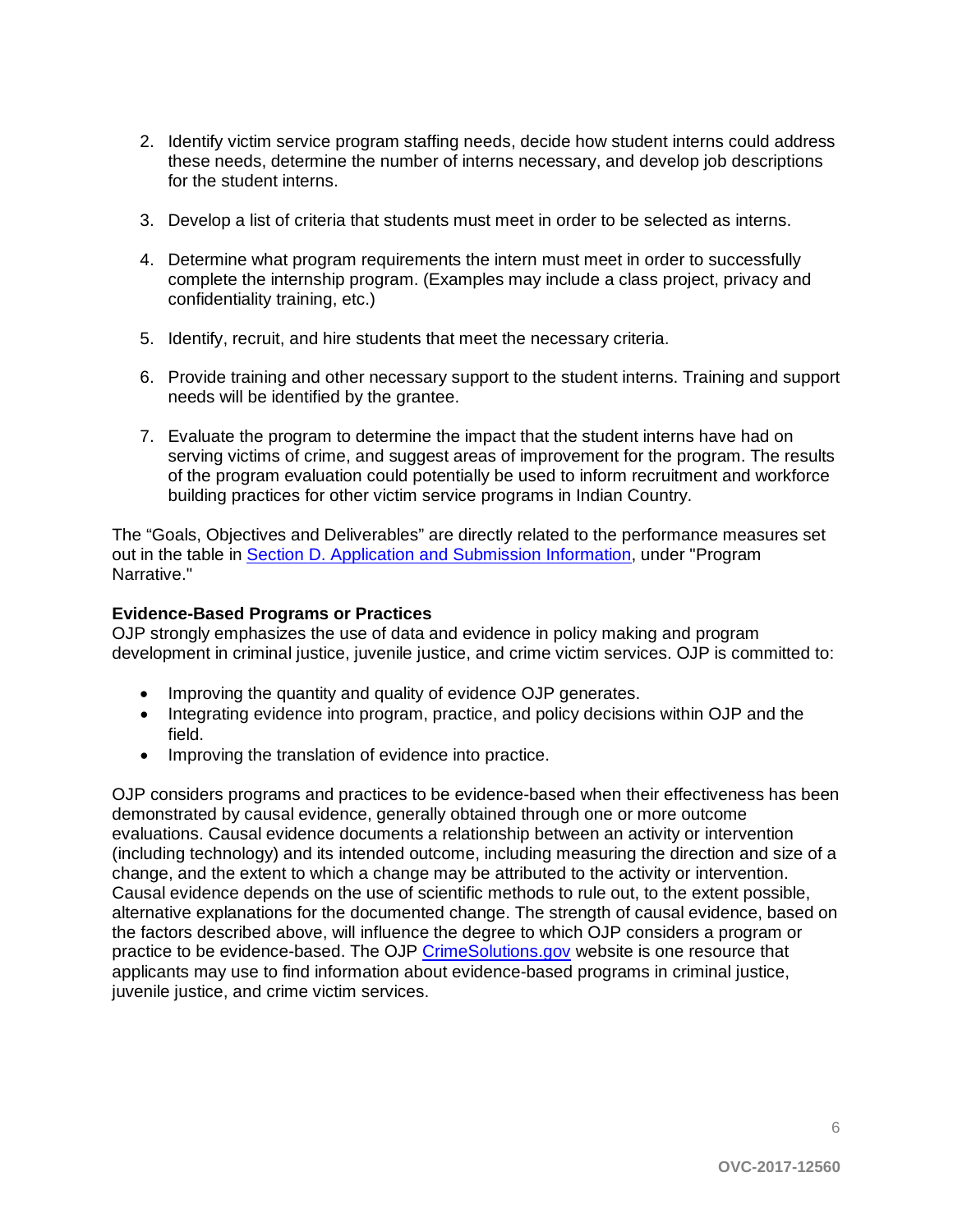## **B. Federal Award Information**

OVC expects to make up to three awards of up to \$450,000 each, with an estimated total amount awarded of up to \$1.35 million. OVC expects to make awards for a 36-month period of performance, to begin on October 1, 2017.

OVC may, in certain cases, provide additional funding in future years to awards made under this solicitation, through supplemental awards. The additional funding for supplemental awards may be available for a project phase two, to include expenses or activities such as tuition reimbursement or permanent hiring of interns. In making decisions regarding supplemental awards, OJP will consider, among other factors, the availability of appropriations, OJP's strategic priorities, and OJP's assessment of both the management of the award (e.g., timeliness and quality of progress reports), and the progress of the work funded under the award.

All awards are subject to the availability of appropriated funds, and to any modifications or additional requirements that may be imposed by law.

#### <span id="page-6-0"></span>**Type of Award**

 $\overline{a}$ 

OVC expects that any award under this solicitation will be made in the form of a cooperative agreement, which is a type of award that provides for OVC to have substantial involvement in carrying out award activities. See [Administrative, National Policy, and Other Legal](#page-25-0)  [Requirements,](#page-25-0) under [Section F. Federal Award Administration Information,](#page-25-0) for a brief discussion of what may constitute substantial federal involvement.

#### <span id="page-6-1"></span>**Financial Management and System of Internal Controls**

Award recipients and subrecipients (including recipients or subrecipients that are pass-through entities<sup>[5](#page-6-2)</sup>) must, as described in the Part 200 Uniform Requirements<sup>[6](#page-6-3)</sup> as set out at 2 C.F.R. 200.303:

(a) Establish and maintain effective internal control over the Federal award that provides reasonable assurance that [the recipient (and any subrecipient)] is managing the Federal award in compliance with Federal statutes, regulations, and the terms and conditions of the Federal award. These internal controls should be in compliance with guidance in "Standards for Internal Control in the Federal Government" issued by the Comptroller General of the United States and the "Internal Control Integrated Framework," issued by the Committee of Sponsoring Organizations of the Treadway Commission (COSO).

(b) Comply with Federal statutes, regulations, and the terms and conditions of the Federal awards.

(c) Evaluate and monitor [the recipient's (and any subrecipient's)] compliance with statutes, regulations, and the terms and conditions of Federal awards.

<span id="page-6-2"></span><sup>&</sup>lt;sup>5</sup> For purposes of this solicitation, the phrase "pass-through entity" includes any recipient or subrecipient that provides a subaward ("subgrant") to a subrecipient ("subgrantee") to carry out part of the funded award or program.

<span id="page-6-3"></span><sup>&</sup>lt;sup>6</sup> The "Part 200 Uniform Requirements" means the DOJ regulation at 2 C.F.R Part 2800, which adopts (with certain modifications) the provisions of 2 C.F.R. Part 200.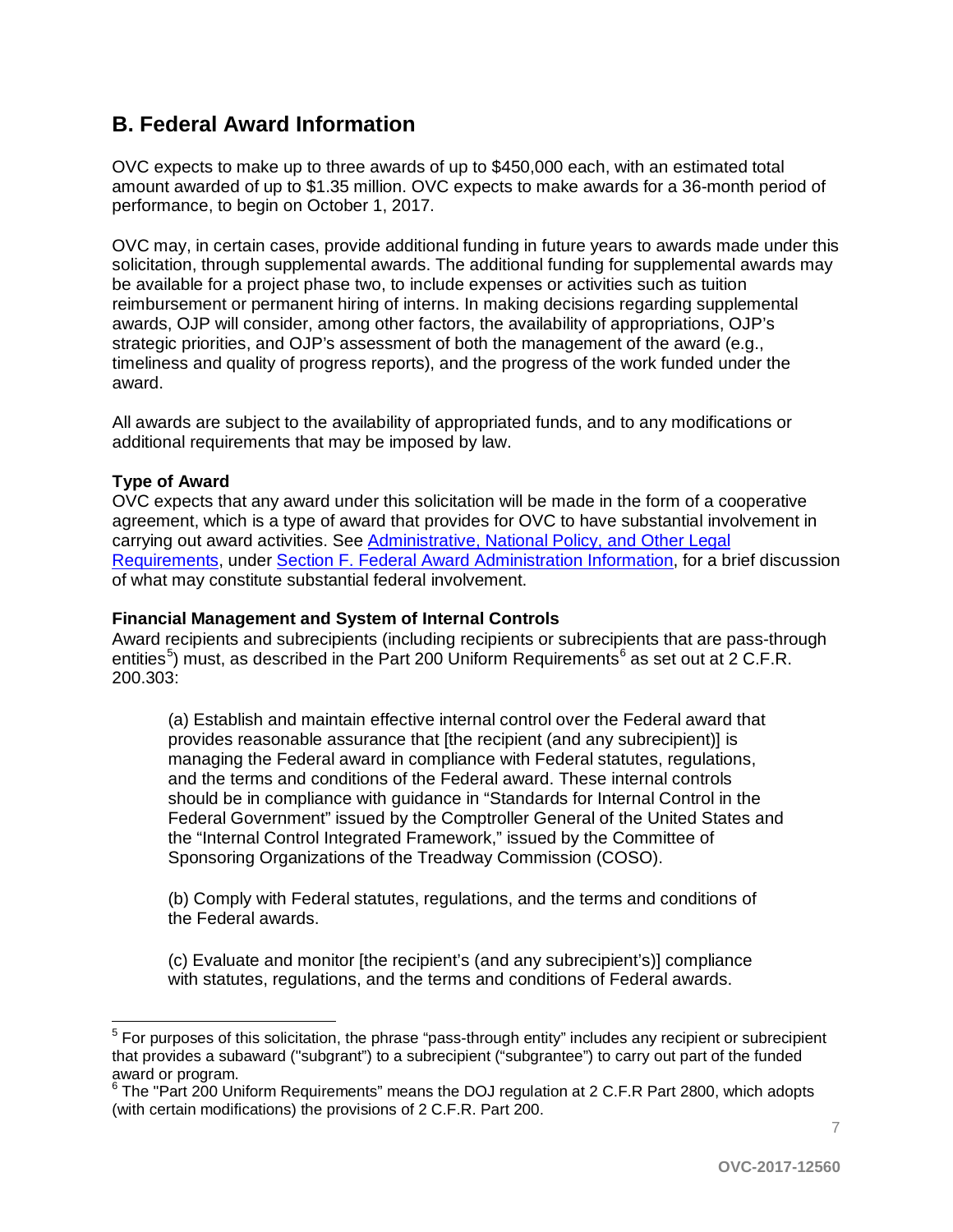(d) Take prompt action when instances of noncompliance are identified including noncompliance identified in audit findings.

(e) Take reasonable measures to safeguard protected personally identifiable information and other information the Federal awarding agency or pass-through entity designates as sensitive or [the recipient (or any subrecipient)] considers sensitive consistent with applicable Federal, state, local, and tribal laws regarding privacy and obligations of confidentiality.

To help ensure that applicants understand applicable administrative requirements and cost principles, OJP encourages prospective applicants to enroll, at no charge, in the DOJ Grants Financial Management Online Training, available [here.](http://ojpfgm.webfirst.com/)

#### <span id="page-7-0"></span>**Budget Information**

#### <span id="page-7-1"></span>**Cost Sharing or Match Requirement**

This solicitation does not require a match. However, if a successful application proposes a voluntary match amount, and OJP approves the budget, the total match amount incorporated into the approved budget becomes mandatory and subject to audit.

#### <span id="page-7-2"></span>**Pre-Agreement Costs (also known as Pre-Award Costs)**

Pre-agreement costs are costs incurred by the applicant prior to the start date of the period of performance of the federal award.

OJP does **not** typically approve pre-agreement costs; an applicant must request and obtain the prior written approval of OJP for all such costs. All such costs incurred prior to award and prior to approval of the costs are incurred at the sole risk of the applicant. (Generally, no applicant should incur project costs *before* submitting an application requesting federal funding for those costs.) Should there be extenuating circumstances that make it appropriate for OJP to consider approving pre-agreement costs, the applicant may contact the point of contact listed on the title page of this solicitation for the requirements concerning written requests for approval. If approved in advance by OJP, award funds may be used for pre-agreement costs, consistent with the recipient's approved budget and applicable cost principles. See the section on Costs Requiring Prior Approval in the [DOJ Grants Financial Guide](http://ojp.gov/financialguide/DOJ/index.htm) for more information.

#### <span id="page-7-3"></span>**Limitation on Use of Award Funds for Employee Compensation; Waiver**

With respect to any award of more than \$250,000 made under this solicitation, a recipient may not use federal funds to pay total cash compensation (salary plus cash bonuses) to any employee of the recipient at a rate that exceeds 110 percent of the maximum annual salary payable to a member of the federal government's Senior Executive Service (SES) at an agency with a Certified SES Performance Appraisal System for that year. [7](#page-7-4) The 2017 salary table for SES employees is available at the Office of Personnel Management [website.](https://www.opm.gov/policy-data-oversight/pay-leave/salaries-wages/salary-tables/17Tables/exec/html/ES.aspx) Note: A recipient may compensate an employee at a greater rate, provided the amount in excess of this compensation limitation is paid with non-federal funds. (Non-federal funds used for any such additional compensation will not be considered matching funds, where match requirements apply.) If only a portion of an employee's time is charged to an OJP award, the maximum allowable compensation is equal to the percentage of time worked times the maximum salary limitation.

<span id="page-7-4"></span> $7$  OJP does not apply this limitation on the use of award funds to the nonprofit organizations listed in Appendix VIII to 2 C.F.R. Part 200.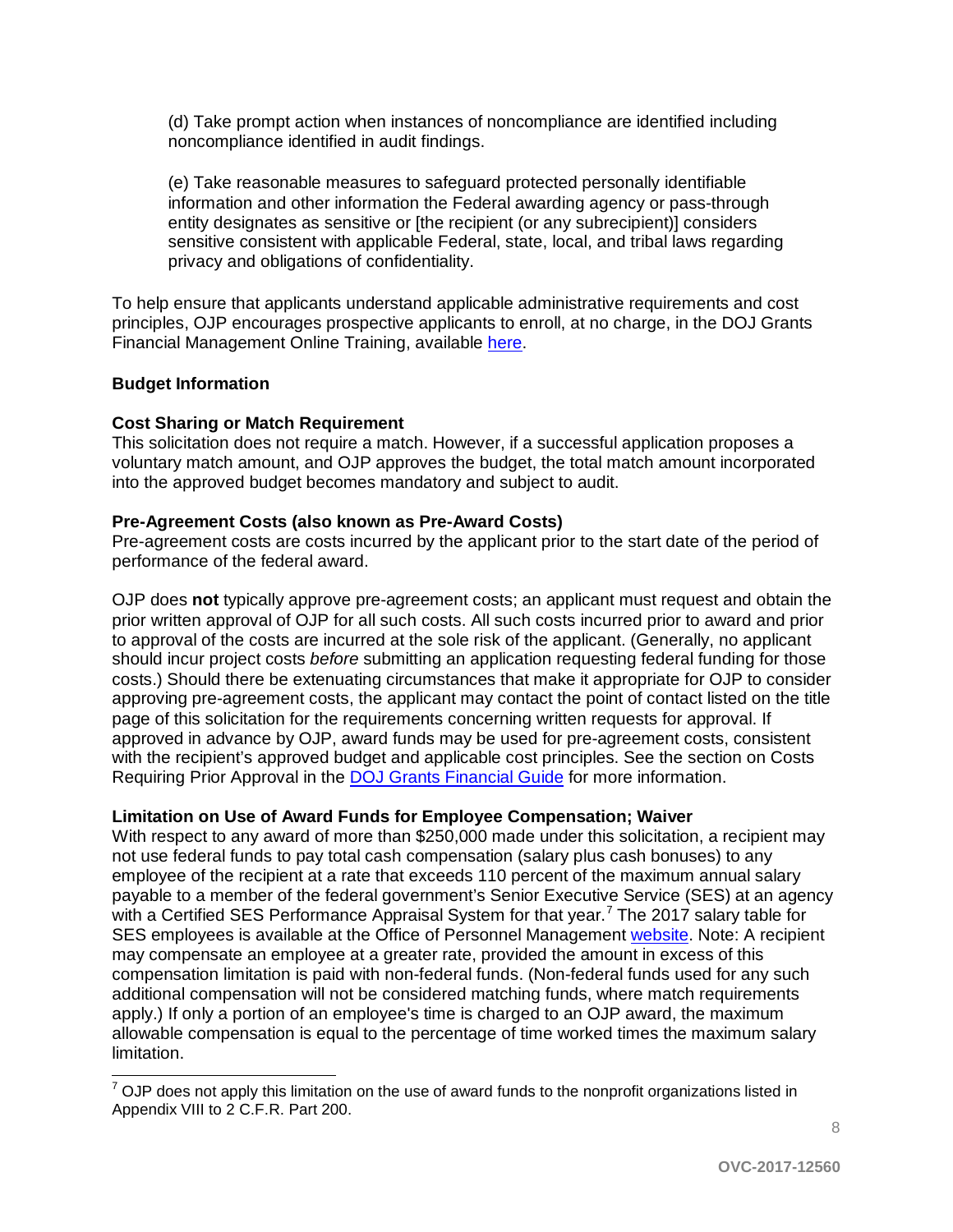The Assistant Attorney General for OJP may exercise discretion to waive, on an individual basis, this limitation on compensation rates allowable under an award. An applicant that requests a waiver should include a detailed justification in the budget narrative of its application. An applicant that does not submit a waiver request and justification with its application should anticipate that OJP will require the applicant to adjust and resubmit the budget.

The justification should address—in the context of the work the individual would do under the award—the particular qualifications and expertise of the individual, the uniqueness of a service the individual will provide, the individual's specific knowledge of the proposed program or project, and a statement that explains whether and how the individual's salary under the award would be commensurate with the regular and customary rate for an individual with his/her qualifications and expertise, and for the work he/she would do under the award.

#### <span id="page-8-1"></span>**Prior Approval, Planning, and Reporting of Conference/Meeting/Training Costs**

OJP strongly encourages every applicant that proposes to use award funds for any conference-, meeting-, or training-related activity (or similar event) to review carefully—before submitting an application—the OJP and DOJ policy and guidance on approval, planning, and reporting of such events, available at

[www.ojp.gov/financialguide/DOJ/PostawardRequirements/chapter3.10a.htm.](http://www.ojp.gov/financialguide/DOJ/PostawardRequirements/chapter3.10a.htm) OJP policy and guidance (1) encourage minimization of conference, meeting, and training costs; (2) require prior written approval (which may affect project timelines) of most conference, meeting, and training costs for cooperative agreement recipients, and some conference, meeting, and training costs for grant recipients; and (3) set cost limits, which include a general prohibition of all food and beverage costs.

#### <span id="page-8-2"></span>**Costs Associated with Language Assistance (if applicable)**

If an applicant proposes a program or activity that would deliver services or benefits to individuals, the costs of taking reasonable steps to provide meaningful access to those services or benefits for individuals with limited English proficiency may be allowable. Reasonable steps to provide meaningful access to services or benefits may include interpretation or translation services, where appropriate.

For additional information, see the "Civil Rights Compliance" section under "Overview of Legal [Requirements Generally Applicable to OJP Grants and Cooperative Agreements -](http://ojp.gov/funding/Explore/SolicitationRequirements/index.htm) FY 2017 [Awards"](http://ojp.gov/funding/Explore/SolicitationRequirements/index.htm) in the [OJP Funding Resource Center.](http://ojp.gov/funding/index.htm)

## <span id="page-8-3"></span>**C. Eligibility Information**

For eligibility information, see the title page.

For information on cost sharing or match requirements, see Section B. Federal Award [Information.](#page-5-1)

### <span id="page-8-0"></span>**D. Application and Submission Information**

#### <span id="page-8-4"></span>**What an Application Should Include**

This section describes in detail what an application should include. An applicant should anticipate that if it fails to submit an application that contains all of the specified elements, it may negatively affect the review of its application; and, should a decision be made to make an award, it may result in the inclusion of award conditions that preclude the recipient from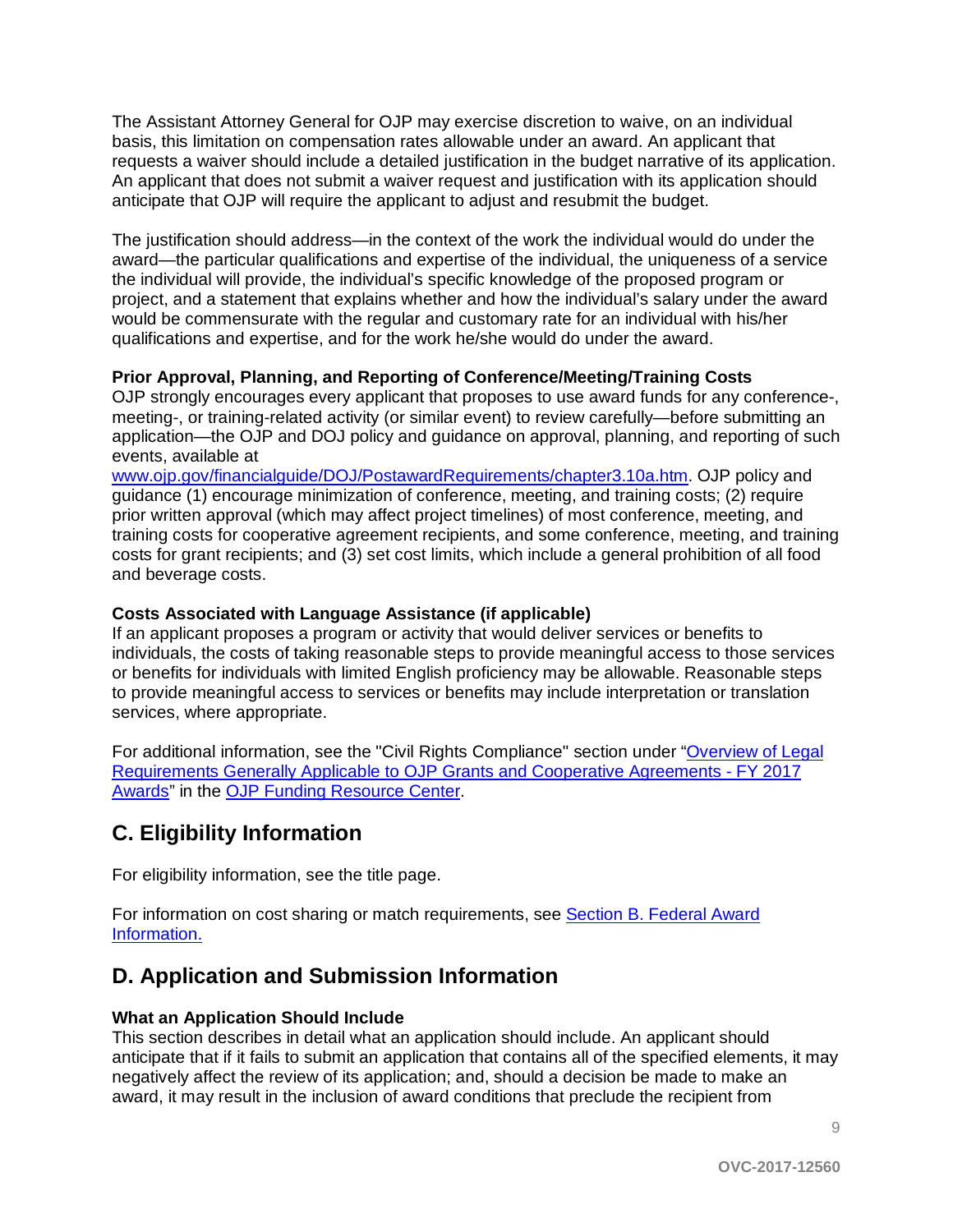accessing or using award funds until the recipient satisfies the conditions and OJP makes the funds available.

Moreover, an applicant should anticipate that an application that OJP determines is nonresponsive to the scope of the solicitation, or that OJP determines does not include the application elements that *OVC* has designated to be critical, will neither proceed to peer review, nor receive further consideration. For this solicitation, OVC has designated the following application elements as critical: Program Narrative, Budget Detail Worksheet, and Budget Narrative. An applicant may combine the Budget Narrative and the Budget Detail Worksheet in one document. However, if an applicant submits only one budget document, it must contain **both** narrative and detail information. Please review the "Note on File Names and File Types" under [How to Apply](#page-20-0) (below) to be sure applications are submitted in permitted formats.

*OJP strongly recommends that applicants use appropriately descriptive file names (e.g*.*, "Program Narrative," "Budget Detail Worksheet and Budget Narrative," "Timelines," "Memoranda of Understanding (MOUs)," "Resumes") for all attachments. Also, OJP recommends that applicants include resumes in a single file.*

#### **1. Information to Complete the Application for Federal Assistance (SF-424)**

The SF-424 is a required standard form used as a cover sheet for submission of preapplications, applications, and related information. Grants.gov and the OJP Grants Management System (GMS) take information from the applicant's profile to populate the fields on this form. When selecting "type of applicant," if the applicant is a for-profit entity, select "For-Profit Organization" or "Small Business" (as applicable).

To avoid processing delays, an applicant must include an accurate legal name on its SF-424. Current OJP award recipients, when completing the field for "Legal Name," should use the same legal name that appears on the prior year award document which is also the legal name stored in OJP's financial system. On the SF-424, enter the Legal Name in box 5 and Employer Identification Number (EIN) in box 6 exactly as it appears on the prior year award document. An applicant with current, active award(s) must ensure that its GMS profile is current. If the profile is not current, the applicant should submit a Grant Adjustment Notice updating the information on its GMS profile prior to applying under this solicitation.

A new applicant entity should enter the Official Legal Name and address of the applicant entity in box 5 and the EIN in box 6 of the SF-424. An applicant must attach official legal documents to its application (e.g., articles of incorporation, 501(c)(3), etc.) to confirm the legal name, address, and EIN entered into the SF-424.

**Intergovernmental Review:** This solicitation ("funding opportunity") **is not** subject to [Executive Order 12372.](http://www.archives.gov/federal-register/codification/executive-order/12372.html) (In completing the SF-424, an applicant is to answer question 19 by selecting the response that the "Program is not covered by E.O. 12372.")

#### **2. Project Abstract**

Applications should include a high-quality project abstract that summarizes the proposed project in 400 words or less. Project abstracts should be—

- written for a general public audience;
- submitted as a separate attachment, with "Project Abstract" as part of its file name; and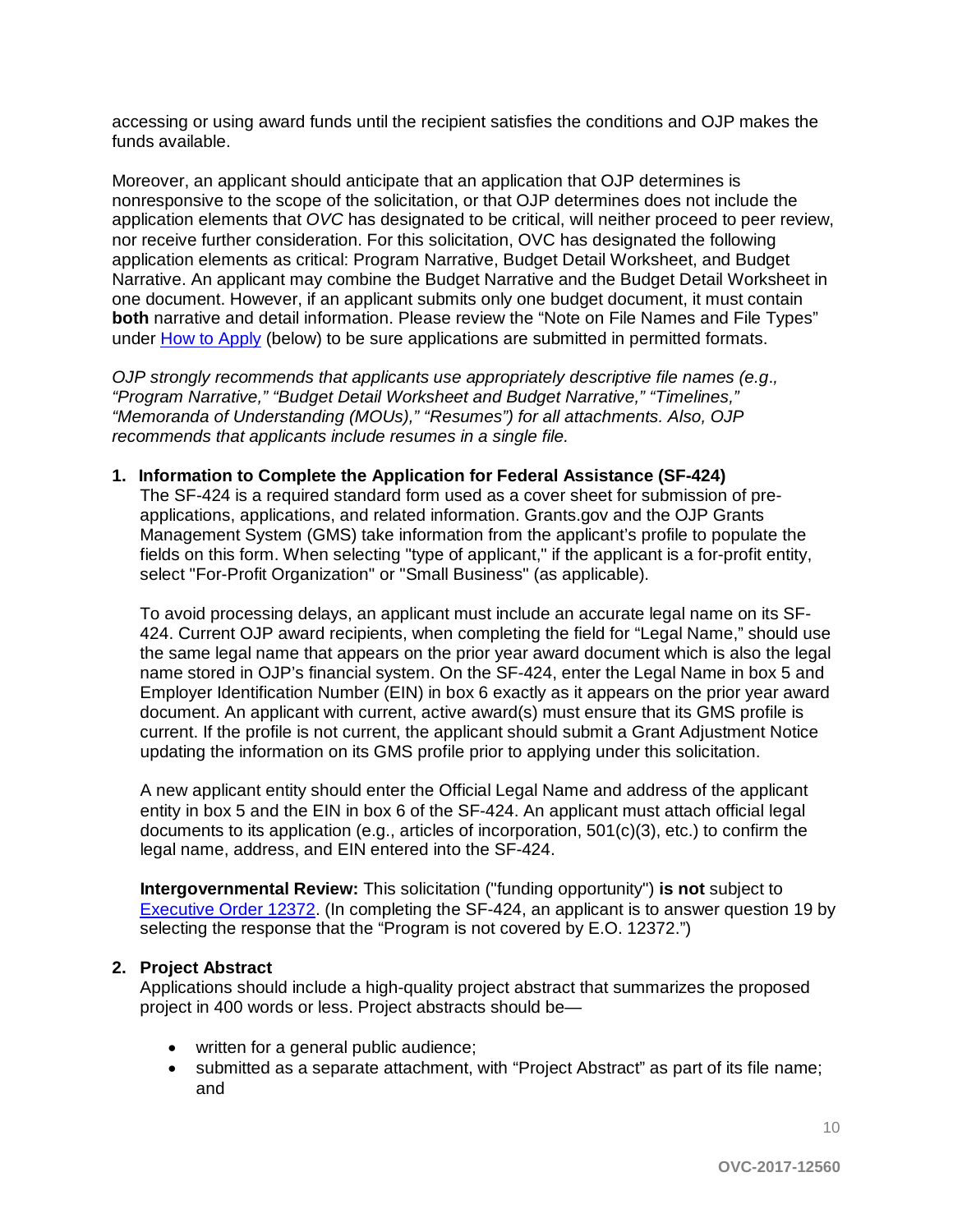• single-spaced, using a standard 12-point font (such as Times New Roman) with 1 inch margins.

As a separate attachment, the project abstract will **not** count against the page limit for the program narrative.

All project abstracts should follow the detailed template available at [ojp.gov/funding/Apply/Resources/ProjectAbstractTemplate.pdf.](http://ojp.gov/funding/Apply/Resources/ProjectAbstractTemplate.pdf)

**Permission to Share Project Abstract with the Public:** It is unlikely that OJP will be able to fund all applications submitted under this solicitation, but it may have the opportunity to share information with the public regarding unfunded applications, for example, through a listing on a web page available to the public. The intent of this public posting would be to allow other possible funders to become aware of such applications.

In the project abstract template, each applicant is asked to indicate whether it gives OJP permission to share the applicant's project abstract (including contact information for individuals) with the public. Granting (or failing to grant) this permission will not affect OJP's funding decisions. Moreover, if the application is not funded, providing permission will not ensure that OJP will share the abstract information, nor will it assure funding from any other source.

**Note:** OJP may choose not to list a project that otherwise would have been included in a listing of unfunded applications, should the abstract fail to meet the format and content requirements noted above and outlined in the project abstract template.

#### **2. Program Narrative**

The program narrative should not exceed 20 double-spaced pages, in 12-point font with 1 inch margins, and must include 6 separate sections: Program Abstract (not counted in the 20-page limitation), Description of the Issue, Program Goals and Objectives, Program Design and Implementation Plan, Professional Capability and Competencies, and Plan for Collecting the Data Required for this Solicitation's Performance Measures. Each section is described below. If the program narrative fails to comply with these length-related restrictions, OVC may consider such noncompliance in peer review and in final award decisions.

The following sections should be included as part of the program narrative $^8\!:\,$  $^8\!:\,$  $^8\!:\,$ 

#### **a. Description of the Issue**

Applicants must provide the following information in this section:

- i. A description of the service area for the proposed program, including demographic information that describes the AI/AN population service area.
- ii. A description of victim service needs in the community that will be served.
- iii. A description of the difficulties that the associated victim service program has had with hiring or retaining necessary, direct victim service staff in the past.

<span id="page-10-0"></span> $8$  For information on subawards (including the details on proposed subawards that should be included in the application), see "Budget and Associated Documentation" under [Section D. Application and](#page-8-0)  [Submission Information.](#page-8-0)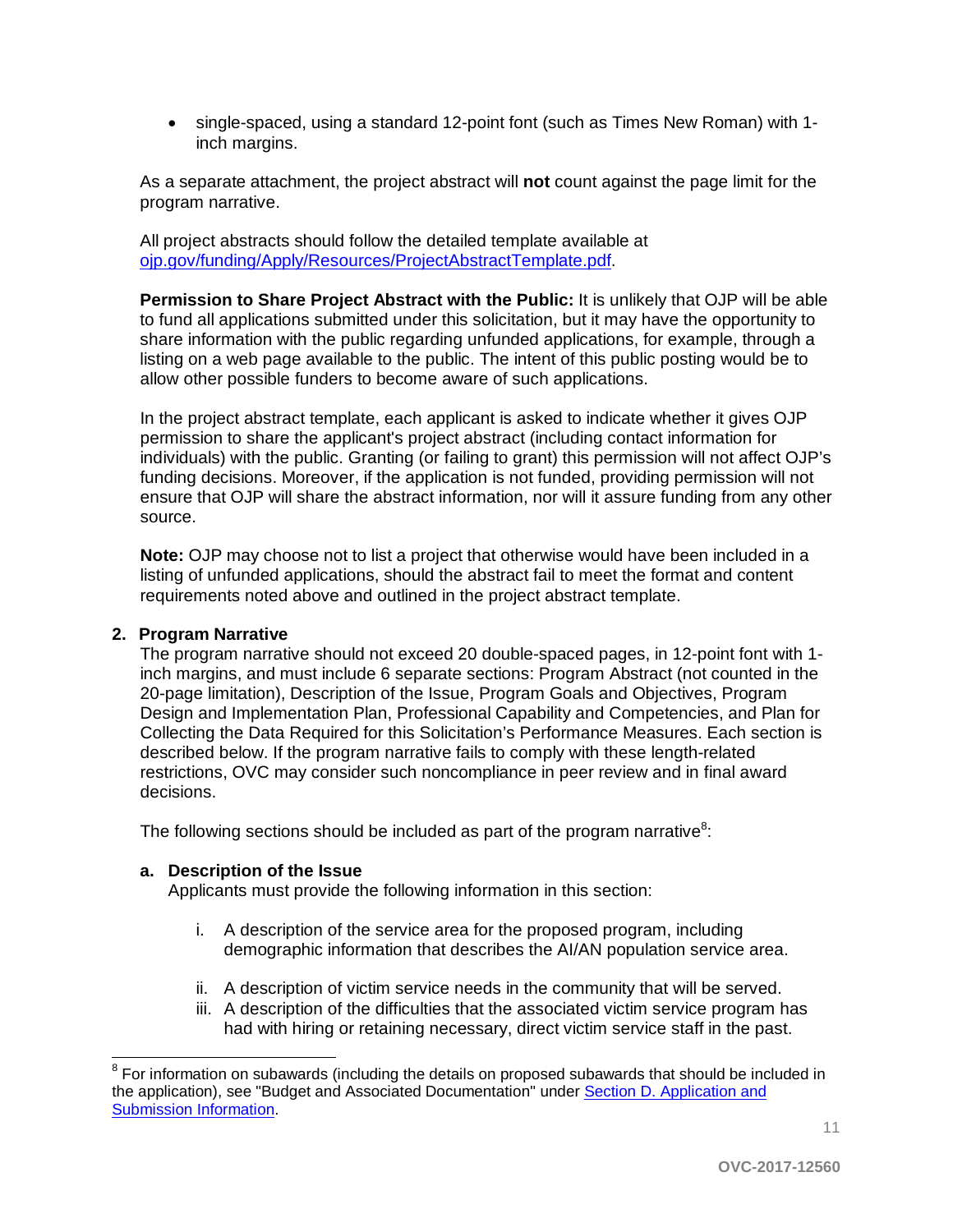iv. A clear statement about how funding will support recruitment and hiring of student interns and how hiring student interns will support both the individual program and the AI/AN community served.

#### **b. Program Goals and Objectives**

Applicants must provide a coherent, concise, and comprehensive plan describing how the proposed program will be implemented, including:

- i. Detailed goals and objectives that will be completed during the 36-month award period. The stated goals and objectives must align with the project goals and objectives outlined on pages 5 and 6 of this solicitation.
- ii. A detailed, 36-month project timeline that details how the applicant will accomplish its stated goals and objectives, and the name, title, and organization of the individual responsible for carrying out the identified activities. The timeline should be submitted as a separate attachment. The project timeline also must provide for the submission of required quarterly financial status reports and semiannual progress reports.

#### **c. Capabilities and Competencies**

Applicants must demonstrate the ability to identify, recruit, hire, train, and retain college/university students interested in working in the victim services field; coordinate and manage key stakeholders; and work with tribal governments, tribal organizations, federal government offices, colleges and universities, and other stakeholders to identify staffing needs for victim service programs serving Indian Country. Applicants must describe their experience in working with tribal governments and tribal organizations and an understanding of cultural sensitivity in working with tribal populations.

**d. Plan for Collecting the Data Required for this Solicitation's Performance Measures** OJP will require each successful applicant to submit specific performance measures data as part of its reporting under the award (see ["General Information about Post-](#page-26-0)[Federal Award Reporting Requirements"](#page-26-0) in [Section F. Federal Award Administration](#page-25-0)  [Information\)](#page-25-0). The performance measures correlate to the goals, objectives, and deliverables identified under "Goals, Objectives, and Deliverables" in [Section A.](#page-3-0)  [Program Description.](#page-3-0)

The application should describe the applicant's plan for collection of all of the performance measures data listed in the table below under "Data Recipient Provides," should it receive funding.

| <b>Objective</b>                             | <b>Performance</b><br>Measure(s) | <b>Data Recipient Provides</b>                          |
|----------------------------------------------|----------------------------------|---------------------------------------------------------|
| Establish and                                | Percent increase in the          | Baseline: Number of MOUs/agreements                     |
| administer a structured                      | number of MOUs/                  | pre-award.                                              |
| program that links<br>students interested in | agreements<br>established.       |                                                         |
| victim service careers                       |                                  | Number of MOUs or other agreements                      |
| to internship                                |                                  | between participating organizations/<br>parties signed. |
| opportunities with BIA-                      |                                  |                                                         |
| or tribal-run victim                         | Percent of planned               | Number and list of internship program                   |
|                                              | project documents                | guidelines, standard operating procedures,              |
| service programs.                            | developed.                       | and organizational charts produced.                     |
|                                              |                                  |                                                         |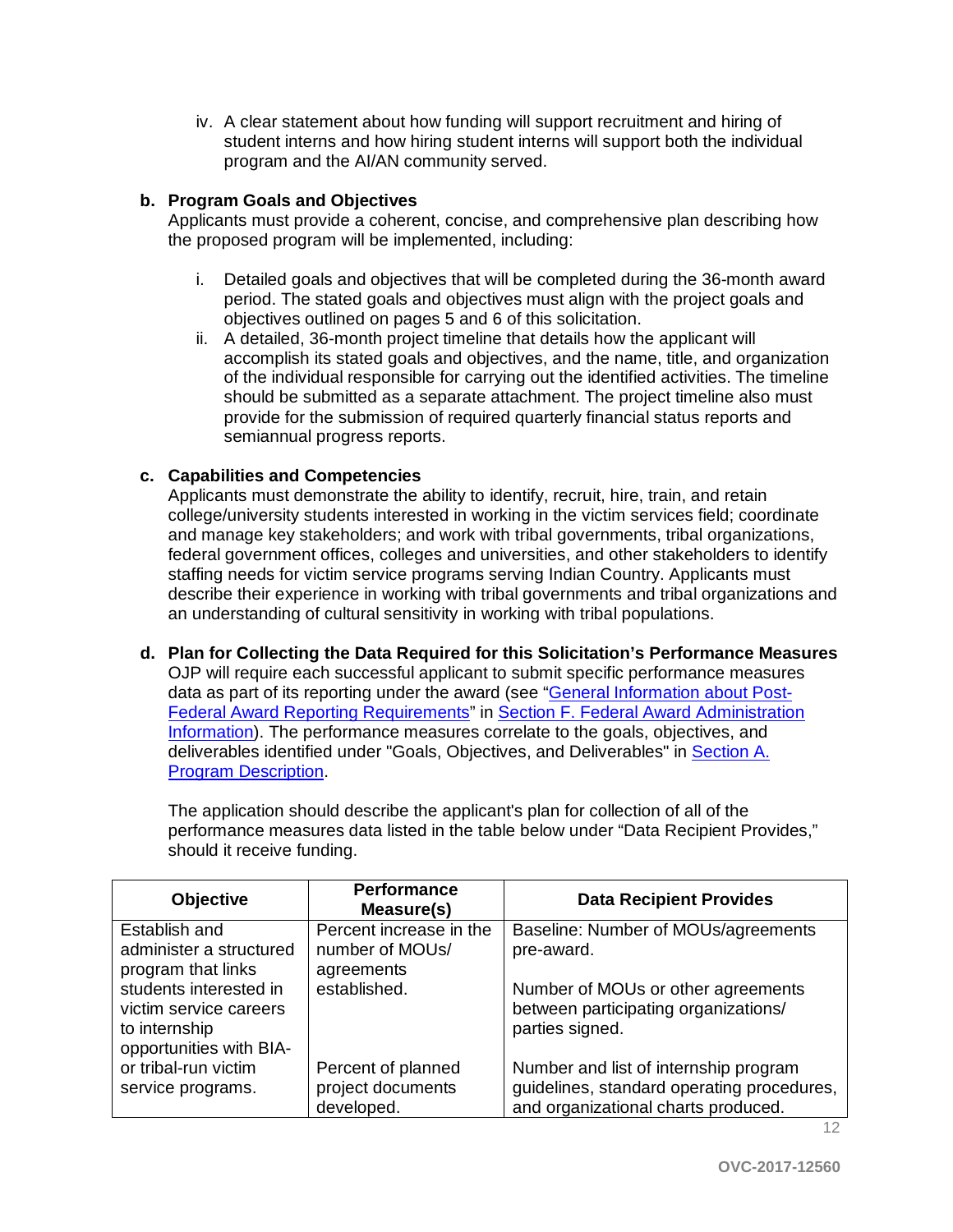|                                                | Percent of students<br>hired. | Number of students who applied for<br>program.  |
|------------------------------------------------|-------------------------------|-------------------------------------------------|
|                                                |                               | Number of interns hired.                        |
| Provide training                               | Number of identified          | Number of trainings provided (listed by         |
| opportunities to interns                       | trainings conducted.          | type of training provided).                     |
| that are seeking to                            |                               |                                                 |
| work in the field of<br>victim services in the | Percent of interns who        | Number of interns who attended training.        |
| tribal community.                              | completed the training.       | Number of interns who completed the             |
|                                                |                               | training.                                       |
| Evaluate the program                           | Percent of interns            | Number of student interns indicating they       |
| and its the impact on                          | indicating they plan to       | plan to pursue a career in victim services.     |
| recruiting student                             | pursue a career in            |                                                 |
| interns to serve in                            | victim services.              |                                                 |
| victim service                                 |                               |                                                 |
| programs for tribal<br>communities             | Number of victims<br>served.  | Number of victims served by student<br>interns. |
|                                                |                               |                                                 |
|                                                |                               | Number of victims served by other staff.        |

#### **Note on Project Evaluations**

An applicant that proposes to use award funds through this solicitation to conduct project evaluations should be aware that certain project evaluations (such as systematic investigations designed to develop or contribute to generalizable knowledge) may constitute "research" for purposes of applicable DOJ human subjects' protection regulations. However, project evaluations that are intended only to generate internal improvements to a program or service, or are conducted only to meet OJP's performance measure data reporting requirements, likely do not constitute "research." Each applicant should provide sufficient information for OJP to determine whether the particular project it proposes would either intentionally or unintentionally collect and/or use information in such a way that it meets the DOJ definition of research that appears at 28 C.F.R. Part 46 ("Protection of Human Subjects").

Research, for purposes of human subjects' protection for OJP-funded programs, is defined as "a systematic investigation, including research development, testing, and evaluation, designed to develop or contribute to generalizable knowledge." 28 C.F.R. 46.102(d).

For additional information on determining whether a proposed activity would constitute research for purposes of human subjects protection, applicants should consult the decision tree in the "Research and the protection of human subjects" section of the ["Requirements related to](http://ojp.gov/funding/Explore/SolicitationRequirements/EvidenceResearchEvaluationRequirements.htm)  [Research"](http://ojp.gov/funding/Explore/SolicitationRequirements/EvidenceResearchEvaluationRequirements.htm) web page of the ["Overview of Legal Requirements Generally Applicable to OJP](http://ojp.gov/funding/Explore/SolicitationRequirements/index.htm)  [Grants and Cooperative Agreements -](http://ojp.gov/funding/Explore/SolicitationRequirements/index.htm) FY 2017," available through the [OJP Funding Resource](http://ojp.gov/funding/index.htm)  [Center.](http://ojp.gov/funding/index.htm) Every prospective applicant whose application may propose a research or statistical component also should review the "Data Privacy and Confidentiality Requirements" section on that web page.

#### **3. Budget and Associated Documentation**

#### **a. Budget Detail Worksheet**

A sample Budget Detail Worksheet can be found at [www.ojp.gov/funding/Apply/Resources/BudgetDetailWorksheet.pdf.](http://ojp.gov/funding/Apply/Resources/BudgetDetailWorksheet.pdf) An applicant that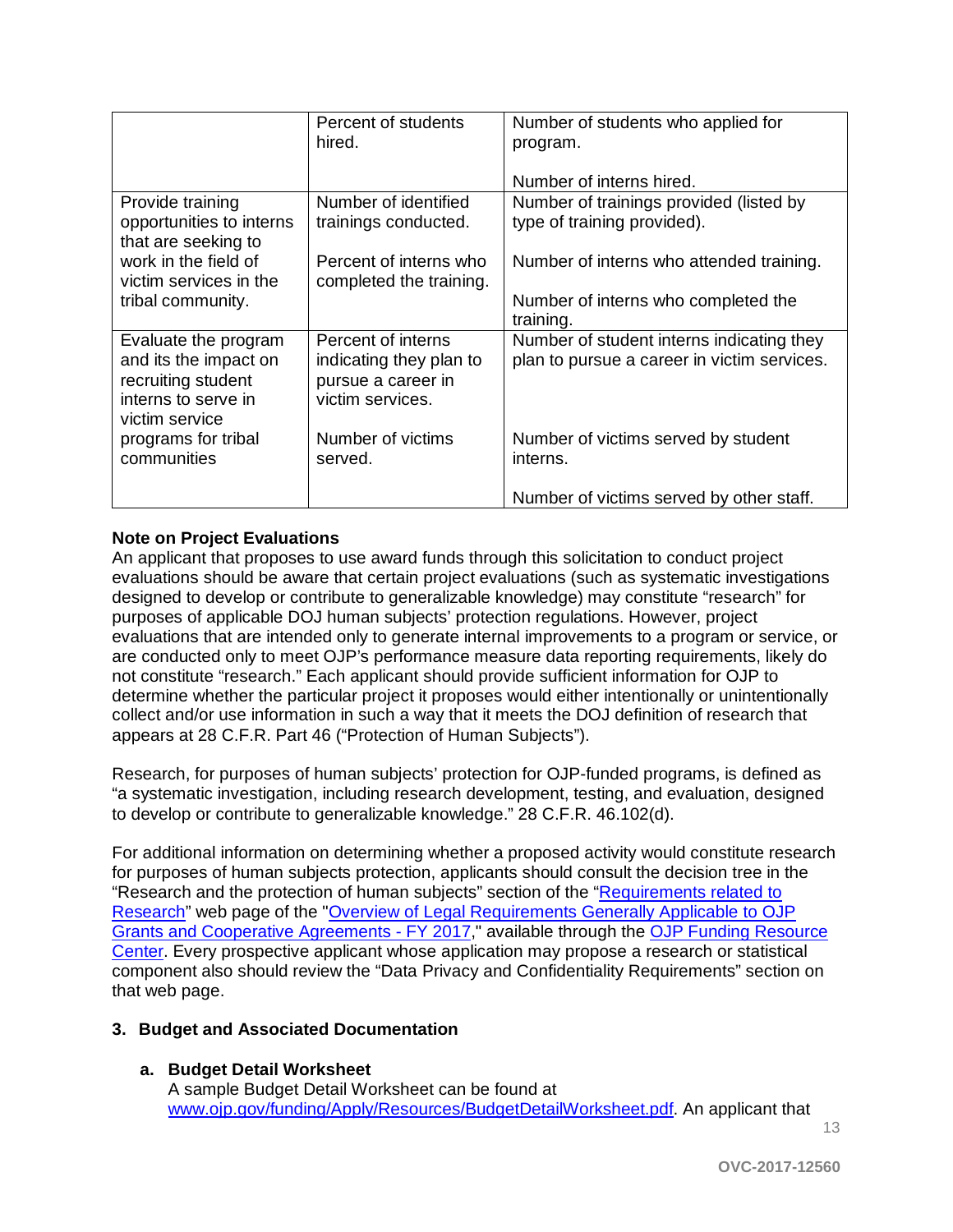submits its budget in a different format should use the budget categories listed in the sample budget worksheet. The Budget Detail Worksheet should break out costs by year.

For questions pertaining to budget and examples of allowable and unallowable costs, see the [DOJ Grants Financial Guide](http://ojp.gov/financialguide/DOJ/index.htm)*.*

#### **b. Budget Narrative**

The budget narrative should thoroughly and clearly describe every category of expense listed in the Budget Detail Worksheet. OJP expects proposed budgets to be complete, cost effective, and allowable (e.g., reasonable, allocable, and necessary for project activities).

An applicant should demonstrate in its budget narrative how it will maximize cost effectiveness of award expenditures. Budget narratives should generally describe cost effectiveness in relation to potential alternatives and the goals of the project. For example, a budget narrative should detail why planned in-person meetings are necessary, or how technology and collaboration with outside organizations could be used to reduce costs, without compromising quality.

The budget narrative should be mathematically sound and correspond clearly with the information and figures provided in the Budget Detail Worksheet. The narrative should explain how the applicant estimated and calculated all costs, and how those costs are necessary to the completion of the proposed project. The narrative may include tables for clarification purposes, but need not be in a spreadsheet format. As with the Budget Detail Worksheet, the budget narrative should describe costs by year.

#### **c. Information on Proposed Subawards (if any), and on Proposed Procurement Contracts (if any)**

Applicants for OJP awards typically may propose to make "subawards." Applicants also may propose to enter into procurement "contracts" under the award.

Whether—for purposes of federal grants administrative requirements—a particular agreement between a recipient and a third party will be considered a "subaward" or instead considered a procurement "contract" under the award is determined by federal rules and applicable OJP guidance. It is an important distinction, in part because the federal administrative rules and requirements that apply to "subawards" and to procurement "contracts" under awards differ markedly.

In general, the central question is the relationship between what the third-party will do under its agreement with the recipient and what the recipient has committed (to OJP) to do under its award to further a public purpose (e.g., services the recipient will provide, products it will develop or modify, research or evaluation it will conduct). If a third party will provide some of the services the recipient has committed (to OJP) to provide, will develop or modify all or part of a product the recipient has committed (to OJP) to develop or modify, or will conduct part of the research or evaluation the recipient has committed (to OJP) to conduct, OJP will consider the agreement with the third party a subaward for purposes of federal grants administrative requirements.

This will be true **even if** the recipient, for internal or other non-federal purposes, labels or treats its agreement as a procurement, a contract, or a procurement contract. Neither the title nor the structure of an agreement determines whether the agreement—for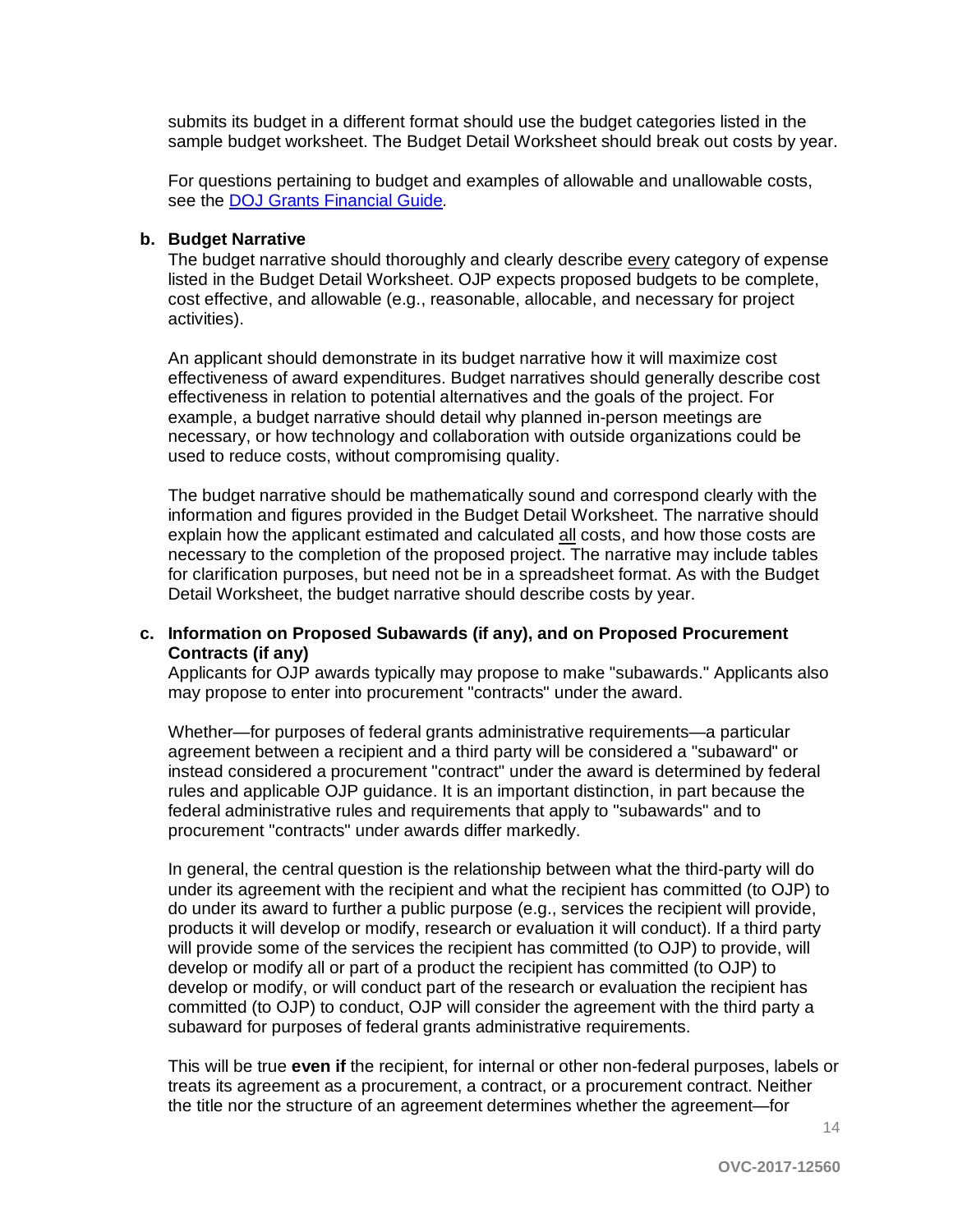purposes of federal grants administrative requirements—is a "subaward" or is instead a procurement "contract" under an award.

Additional guidance on the circumstances under which (for purposes of federal grants administrative requirements) an agreement constitutes a subaward as opposed to a procurement contract under an award, is available (along with other resources) on the [OJP Part 200 Uniform Requirements](http://ojp.gov/funding/Part200UniformRequirements.htm) web page.

#### **i. Information on proposed subawards**

A recipient of an OJP award may not make subawards ("subgrants") unless the recipient has specific federal authorization to do so. Unless an applicable statute or DOJ regulation specifically authorizes (or requires) subawards, a recipient must have authorization from OJP before it may make a subaward.

A particular subaward may be authorized by OJP because the recipient included a sufficiently detailed description and justification of the proposed subaward in the application as approved by OJP. If, however, a particular subaward is not authorized by federal statute or regulation, and is not sufficiently described and justified in the application as approved by OJP, the recipient will be required, post-award, to request and obtain written authorization from OJP before it may make the subaward.

If an applicant proposes to make one or more subawards to carry out the federal award and program, the applicant should (1) identify (if known) the proposed subrecipient(s), (2) describe in detail what each subrecipient will do to carry out the federal award and federal program, and (3) provide a justification for the subaward(s), with details on pertinent matters such as special qualifications and areas of expertise. Pertinent information on subawards should appear not only in the Program Narrative, but also in the Budget Detail Worksheet and budget narrative.

#### **ii. Information on Proposed Procurement Contracts (with specific justification for proposed noncompetitive contracts over \$150,000)**

Unlike a recipient contemplating a subaward, a recipient of an OJP award generally does not need specific prior federal authorization to enter into an agreement that—for purposes of federal grants administrative requirements— is considered a procurement contract, **provided that** (1) the recipient uses its own documented procurement procedures and (2) those procedures conform to applicable federal law, including the Procurement Standards of the (DOJ) Part 200 Uniform Requirements (as set out at 2 C.F.R. 200.317 - 200.326). The Budget Detail Worksheet and budget narrative should identify proposed procurement contracts. (As discussed above, subawards must be identified and described separately from procurement contracts.)

The Procurement Standards in the Part 200 Uniform Requirements, however, reflect a general expectation that agreements that (for purposes of federal grants administrative requirements) constitute procurement "contracts" under awards will be entered into on the basis of full and open competition. If a proposed procurement contract would exceed the simplified acquisition threshold currently, \$150,000—a recipient of an OJP award may not proceed without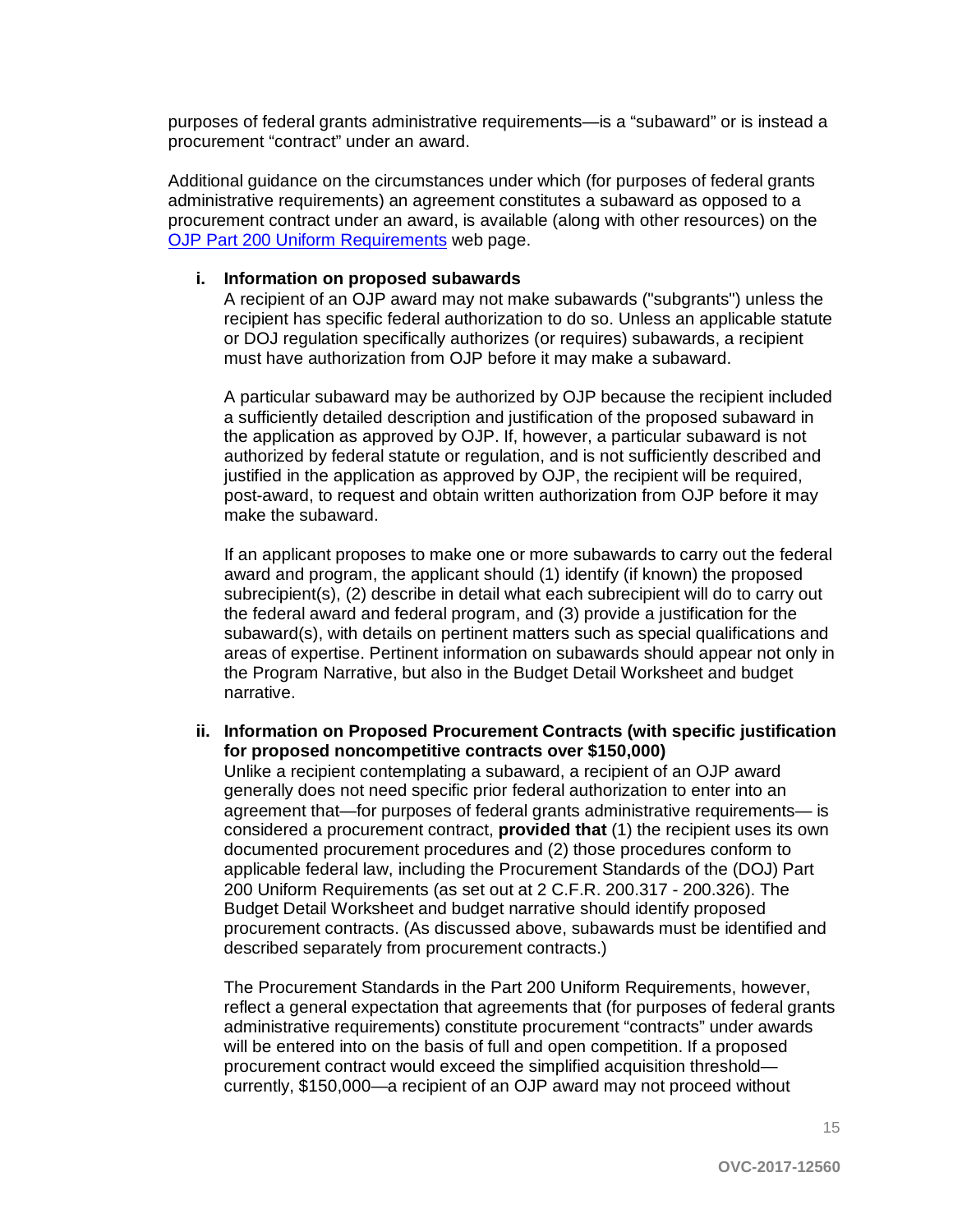competition unless and until the recipient receives specific advance authorization from OJP to use a noncompetitive approach for the procurement.

An applicant that (at the time of its application) intends—without competition—to enter into a procurement "contract" that would exceed \$150,000 should include a detailed justification that explains to OJP why, in the particular circumstances, it is appropriate to proceed without competition. Various considerations that may be pertinent to the justification are outlined in the [DOJ Grants Financial Guide.](http://ojp.gov/financialguide/DOJ/index.htm)

#### **d. Pre-Agreement Costs**

For information on pre-agreement costs, see [Section B. Federal Award Information.](#page-5-1)

#### **4. Indirect Cost Rate Agreement (if applicable)**

Indirect costs may be charged to an award only if:

- (a) The recipient has a current (that is, unexpired), federally approved indirect cost rate; or
- (b) The recipient is eligible to use, and elects to use, the "de minimis" indirect cost rate described in the Part 200 Uniform Requirements, as set out at 2 C.F.R. 200.414(f).

An applicant with a current (that is, unexpired) federally approved indirect cost rate is to attach a copy of the indirect cost rate agreement to the application. An applicant that does not have a current federally approved rate may request one through its cognizant federal agency, which will review all documentation and approve a rate for the applicant entity, or, if the applicant's accounting system permits, applicants may propose to allocate costs in the direct cost categories.

For assistance with identifying the appropriate cognizant federal agency for indirect costs, please contact the OCFO Customer Service Center at 800–458–0786 or at [ask.ocfo@usdoj.gov.](mailto:ask.ocfo@usdoj.gov) If DOJ is the cognizant federal agency, applicants may obtain information needed to submit an indirect cost rate proposal at [http://www.ojp.gov/funding/Apply/Resources/IndirectCosts.pdf.](http://www.ojp.gov/funding/Apply/Resources/IndirectCosts.pdf)

Certain OJP recipients have the option of electing to use the "de minimis" indirect cost rate. An applicant that is eligible to use the "de minimis" rate that wishes to use the "de minimis" rate should attach written documentation to the application that advises OJP of both (1) the applicant's eligibility to use the "de minimis" rate, and (2) its election to do so. If an eligible applicant elects the "de minimis" rate, costs must be consistently charged as either indirect or direct costs, but may not be double charged or inconsistently charged as both. The "de minimis" rate may no longer be used once an approved federally negotiated indirect cost rate is in place. (No entity that ever has had a federally approved negotiated indirect cost rate is eligible to use the "de minimis" rate.)

#### **5. Tribal Authorizing Resolution (if applicable)**

A tribe, tribal organization, or third party that proposes to provide direct services or assistance to residents on tribal lands should include in its application a resolution, letter, affidavit, or other documentation, as appropriate, that demonstrates (as a legal matter) that the applicant has the requisite authorization from the tribe(s) to implement the proposed project on tribal lands. In those instances when an organization or consortium of tribes applies for an award on behalf of a tribe or multiple specific tribes, the application should include appropriate legal documentation, as described above, from all tribes that would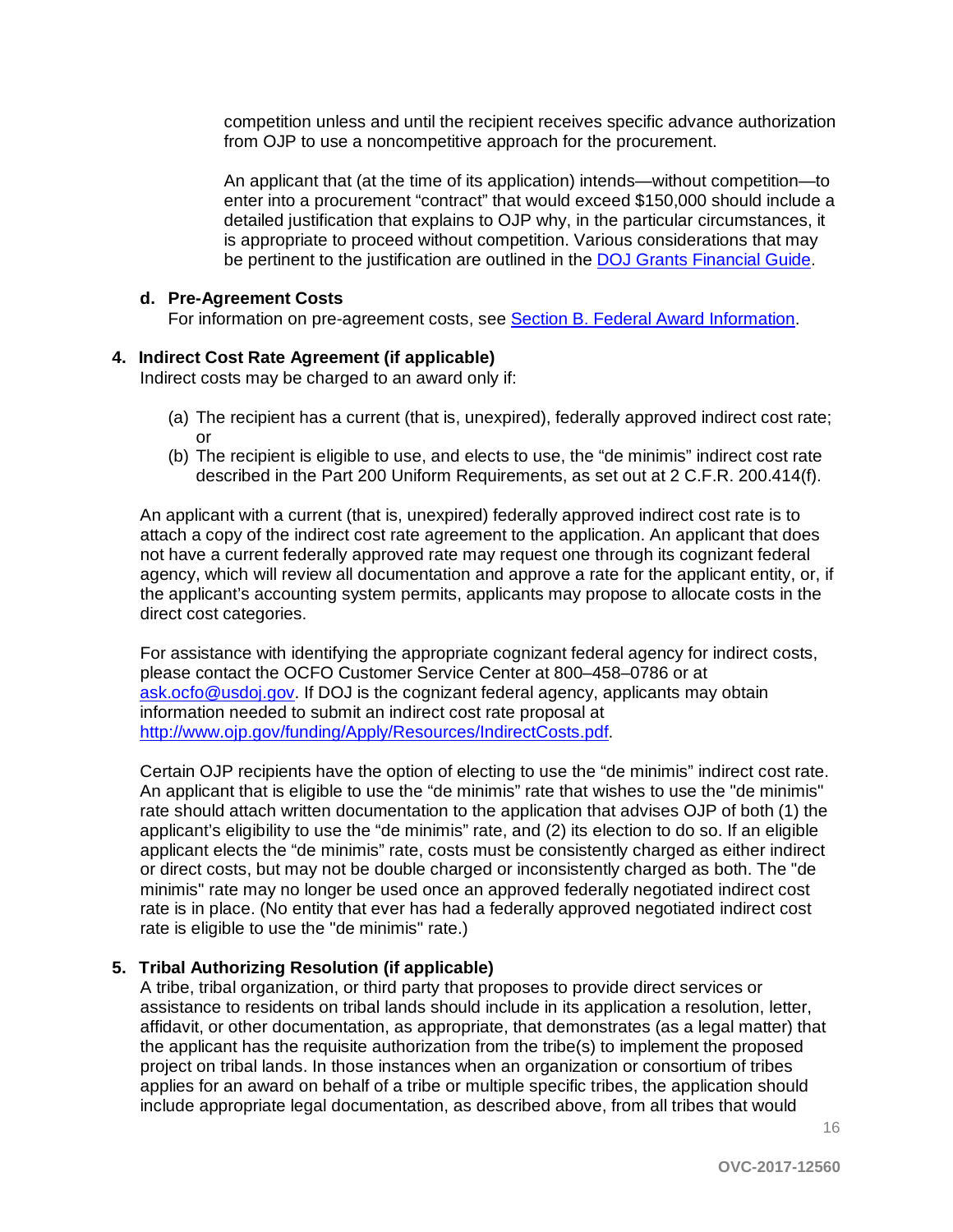receive services or assistance under the award. A consortium of tribes for which existing consortium bylaws allow action without support from all tribes in the consortium (i.e., without an authorizing resolution or comparable legal documentation from each tribal governing body) may submit, instead, a copy of its consortium bylaws with the application.

An applicant unable to submit an application that includes a fully executed (i.e., signed) copy of legal appropriate documentation, as described above, consistent with the applicable tribe's governance structure, should, at a minimum, submit an unsigned, draft version of such legal documentation as part of its application (except for cases in which, with respect to a tribal consortium applicant, consortium bylaws allow action without the support of all consortium member tribes). If selected for funding, OJP will make use of and access to award funds contingent on receipt of the fully executed legal documentation.

#### **6. Financial Management and System of Internal Controls Questionnaire (including applicant disclosure of high-risk status)**

**Every** applicant (other than an individual applying in his/her personal capacity) is to download, complete, and submit the OJP Financial Management and System of Internal [Controls Questionnaire,](http://ojp.gov/funding/Apply/Resources/FinancialCapability.pdf) as part of its application.

Among other things, the form requires each applicant to disclose whether it currently is designated "high risk" by a federal grant-making agency outside of DOJ. For purposes of this disclosure, high risk includes any status under which a federal awarding agency provides additional oversight due to the applicant's past performance, or other programmatic or financial concerns with the applicant. If an applicant is designated high risk by another federal awarding agency, the applicant must provide the following information:

- The federal awarding agency that currently designates the applicant high risk
- The date the applicant was designated high risk
- The high-risk point of contact at that federal awarding agency (name, phone number, and email address)
- The reasons for the high-risk status, as set out by the federal awarding agency

OJP seeks this information to help ensure appropriate federal oversight of OJP awards. An applicant that is considered "high risk" by another federal awarding agency is not automatically disqualified from receiving an OJP award. OJP may, however, consider the information in award decisions, and may impose additional OJP oversight of any award under this solicitation (including through the conditions that accompany the award document).

#### **7. Disclosure of Lobbying Activities**

Each applicant must complete and submit this information. An applicant that expends any funds for lobbying activities is to provide all of the information requested on the form [Disclosure of Lobbying Activities \(SF-LLL\).](http://ojp.gov/funding/Apply/Resources/Disclosure.pdf) An applicant that does not expend any funds for lobbying activities is to enter "N/A" in the text boxes for item 10 ("a. Name and Address of Lobbying Registrant" and "b. Individuals Performing Services").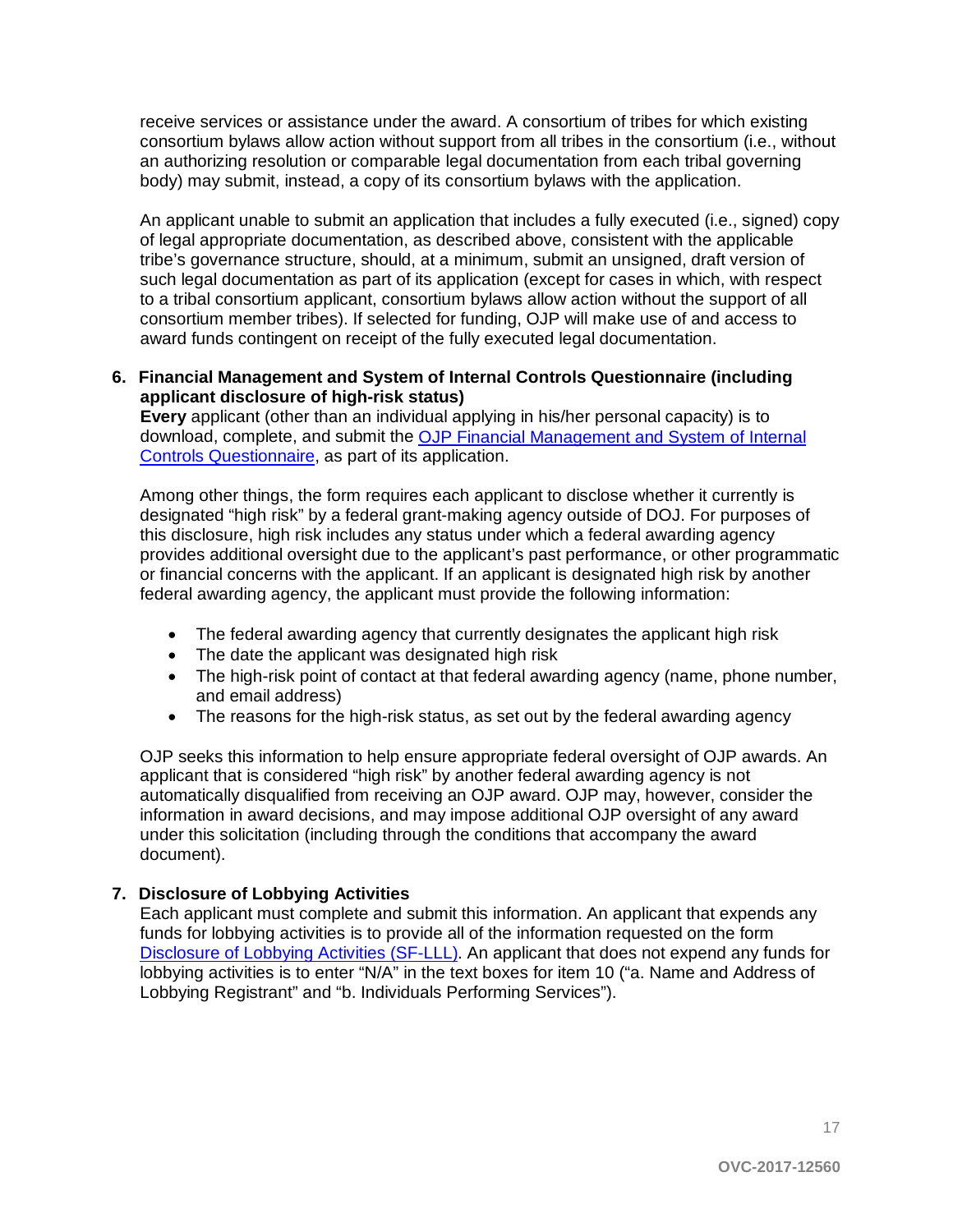#### **8. Additional Attachments**

#### **a. Applicant Disclosure of Pending Applications**

Each applicant is to disclose whether it has (or is proposed as a subrecipient under) any pending applications for federally funded grants or cooperative agreements that (1) include requests for funding to support the same project being proposed in the application under this solicitation, and (2) would cover any identical cost items outlined in the budget submitted to OJP as part of the application under this solicitation. The applicant is to disclose applications made directly to federal awarding agencies, and also applications for subawards of federal funds (e.g., applications to state agencies that will subaward ("subgrant") federal funds).

OJP seeks this information to help avoid any inappropriate duplication of funding. Leveraging multiple funding sources in a complementary manner to implement comprehensive programs or projects is encouraged and is not seen as inappropriate duplication.

Each applicant that has one or more pending applications as described above is to provide the following information about pending applications submitted within the last 12 months:

- The federal or state funding agency
- The solicitation name/project name
- The point of contact information at the applicable federal or state funding agency

| <b>Federal or State</b><br><b>Funding Agency</b>                                                              | <b>Solicitation Name/</b><br><b>Project Name</b>                                                          | <b>Name/Phone/Email for Point of Contact</b><br>at Federal or State Funding Agency |
|---------------------------------------------------------------------------------------------------------------|-----------------------------------------------------------------------------------------------------------|------------------------------------------------------------------------------------|
| DOJ/Office of<br><b>Community Oriented</b><br><b>Policing Services</b><br>(COPS)                              | <b>COPS Hiring</b><br>Program                                                                             | Jane Doe, 202/000-0000;<br>jane.doe@usdoj.gov                                      |
| <b>Health and Human</b><br>Services/Substance<br>Abuse and Mental<br><b>Health Services</b><br>Administration | Drug-Free<br>Communities<br>Mentoring<br>Program/North<br><b>County Youth</b><br><b>Mentoring Program</b> | John Doe, 202/000-0000;<br>john.doe@hhs.gov                                        |

Each applicant should include the table as a separate attachment to its application. The file should be named "Disclosure of Pending Applications." The applicant Legal Name on the application must match the entity named on the disclosure of pending applications statement.

Any applicant that does not have any pending applications as described above is to submit, as a separate attachment, a statement to this effect: "[Applicant Name on SF-424] does not have (and is not proposed as a subrecipient under) any pending applications submitted within the last 12 months for federally funded grants or cooperative agreements (or for subawards under federal grants or cooperative agreements) that request funding to support the same project being proposed in this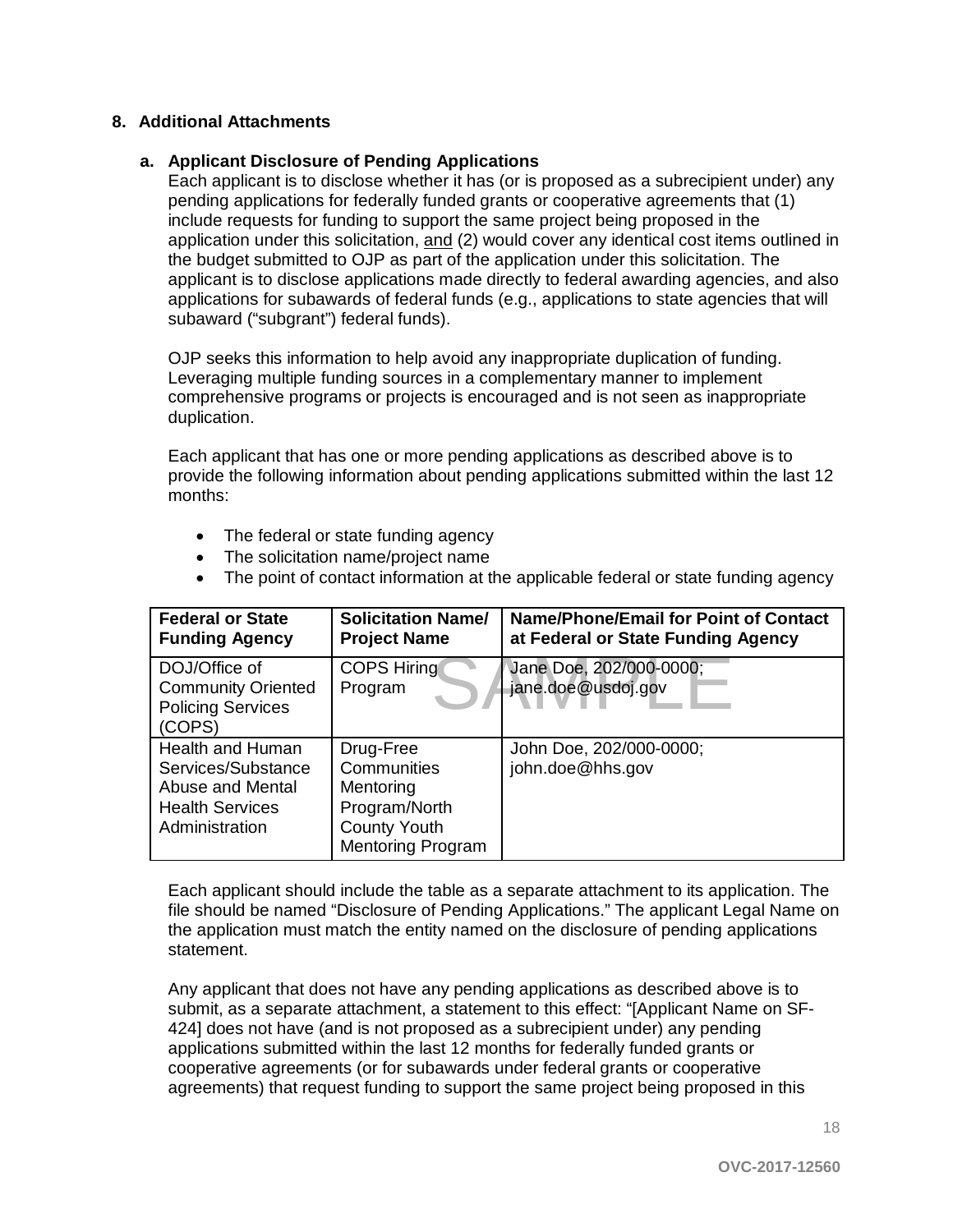application to OJP and that would cover any identical cost items outlined in the budget submitted as part of in this application."

#### **b. Research and Evaluation Independence and Integrity**

If an application proposes research (including research and development) and/or evaluation, the applicant must demonstrate research/evaluation independence and integrity, including appropriate safeguards, before it may receive award funds. The applicant must demonstrate independence and integrity regarding both this proposed research and/or evaluation, and any current or prior related projects.

Each application should include an attachment that addresses **both** i. and ii. below.

- i. For purposes of this solicitation, each applicant is to document research and evaluation independence and integrity by including one of the following two items:
	- a. A specific assurance that the applicant has reviewed its application to identify any actual or potential apparent conflicts of interest (including through review of pertinent information on the principal investigator, any co-principal investigators, and any subrecipients), and that the applicant has identified no such conflicts of interest—whether personal or financial or organizational (including on the part of the applicant entity or on the part of staff, investigators, or subrecipients)—that could affect the independence or integrity of the research, including the design, conduct, and reporting of the research.

#### OR

b. A specific description of actual or potential apparent conflicts of interest that the applicant has identified—including through review of pertinent information on the principal investigator, any co-principal investigators, and any subrecipients—that could affect the independence or integrity of the research, including the design, conduct, or reporting of the research. These conflicts may be personal (e.g., on the part of investigators or other staff), financial, or organizational (related to the applicant or any subrecipient entity). Some examples of potential investigator (or other personal) conflict situations are those in which an investigator would be in a position to evaluate a spouse's work product (actual conflict), or an investigator would be in a position to evaluate the work of a former or current colleague (potential apparent conflict). With regard to potential organizational conflicts of interest, as one example, generally an organization would not be given an award to evaluate a project, if that organization had itself provided substantial prior technical assistance to that specific project or a location implementing the project (whether funded by OJP or other sources), because the organization in such an instance might appear to be evaluating the effectiveness of its own prior work. The key is whether a reasonable person understanding all of the facts would be able to have confidence that the results of any research or evaluation project are objective and reliable. Any outside personal or financial interest that casts doubt on that objectivity and reliability of an evaluation or research product is a problem and must be disclosed.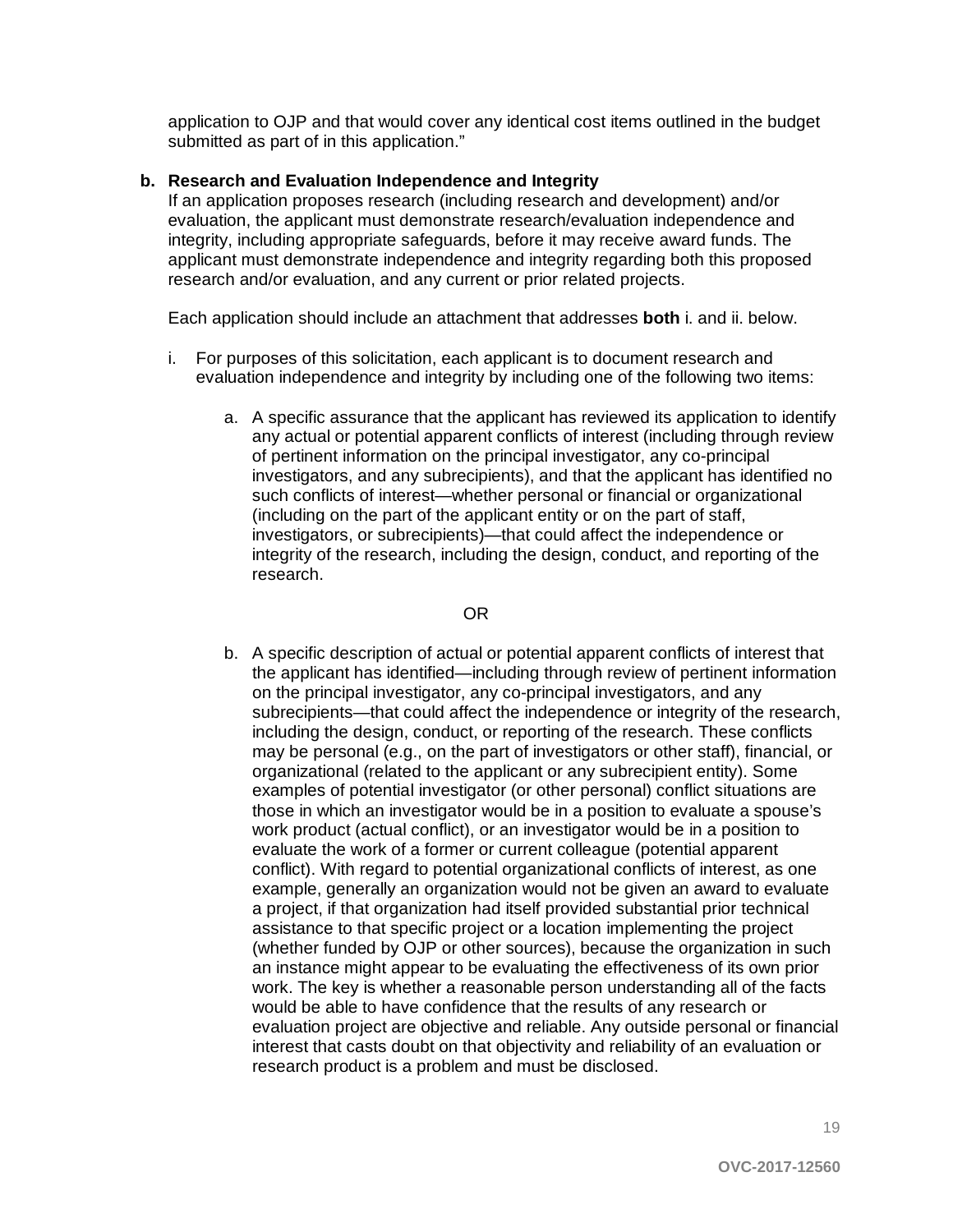- ii. In addition, for purposes of this solicitation, each applicant is to address possible mitigation of research integrity concerns by including, at a minimum, one of the following two items:
	- a. If an applicant reasonably believes that no actual or potential apparent conflicts of interest (personal, financial, or organizational) exist, then the applicant should provide a brief narrative explanation of how and why it reached that conclusion. The applicant also is to include an explanation of the specific processes and procedures that the applicant has in place, or will put in place, to identify and prevent (or, at the very least, mitigate) any such conflicts of interest pertinent to the funded project during the period of performance. Documentation that may be helpful in this regard may include organizational codes of ethics/conduct and policies regarding organizational, personal, and financial conflicts of interest. There is no guarantee that the plan, if any, will be accepted as proposed.

#### OR

b. If the applicant has identified actual or potential apparent conflicts of interest (personal, financial, or organizational) that could affect the independence and integrity of the research, including the design, conduct, or reporting of the research, the applicant must is to provide a specific and robust mitigation plan to address each of those conflicts. At a minimum, the applicant is expected to explain the specific processes and procedures that the applicant has in place, or will put in place, to identify and eliminate (or, at the very least, mitigate) any such conflicts of interest pertinent to the funded project during the period of performance. Documentation that may be helpful in this regard may include organizational codes of ethics/conduct and policies regarding organizational, personal, and financial conflicts of interest. There is no guarantee that the plan, if any, will be accepted as proposed.

OJP will assess research and evaluation independence and integrity based on considerations such as the adequacy of the applicant's efforts to identify factors that could affect the objectivity or integrity of the proposed staff and/or the applicant entity (and any subrecipients) in carrying out the research, development, or evaluation activity; and the adequacy of the applicant's existing or proposed remedies to control any such factors.

#### **c. Project Timeline**

Applicants should prepare and submit a comprehensive timeline which outlines how the goals and objectives will be achieved during the 36-month award period.

#### **d. Resumes/Curriculum Vitae for Key Personnel**

Applicants should submit copies of the resumes/curriculum vitae and position descriptions for key project personnel.

#### **e. Memoranda of Understanding**

Applicants should submit copies of MOUs between entities providing students and the organizations where the students will provide direct services (if this relationship has already been established).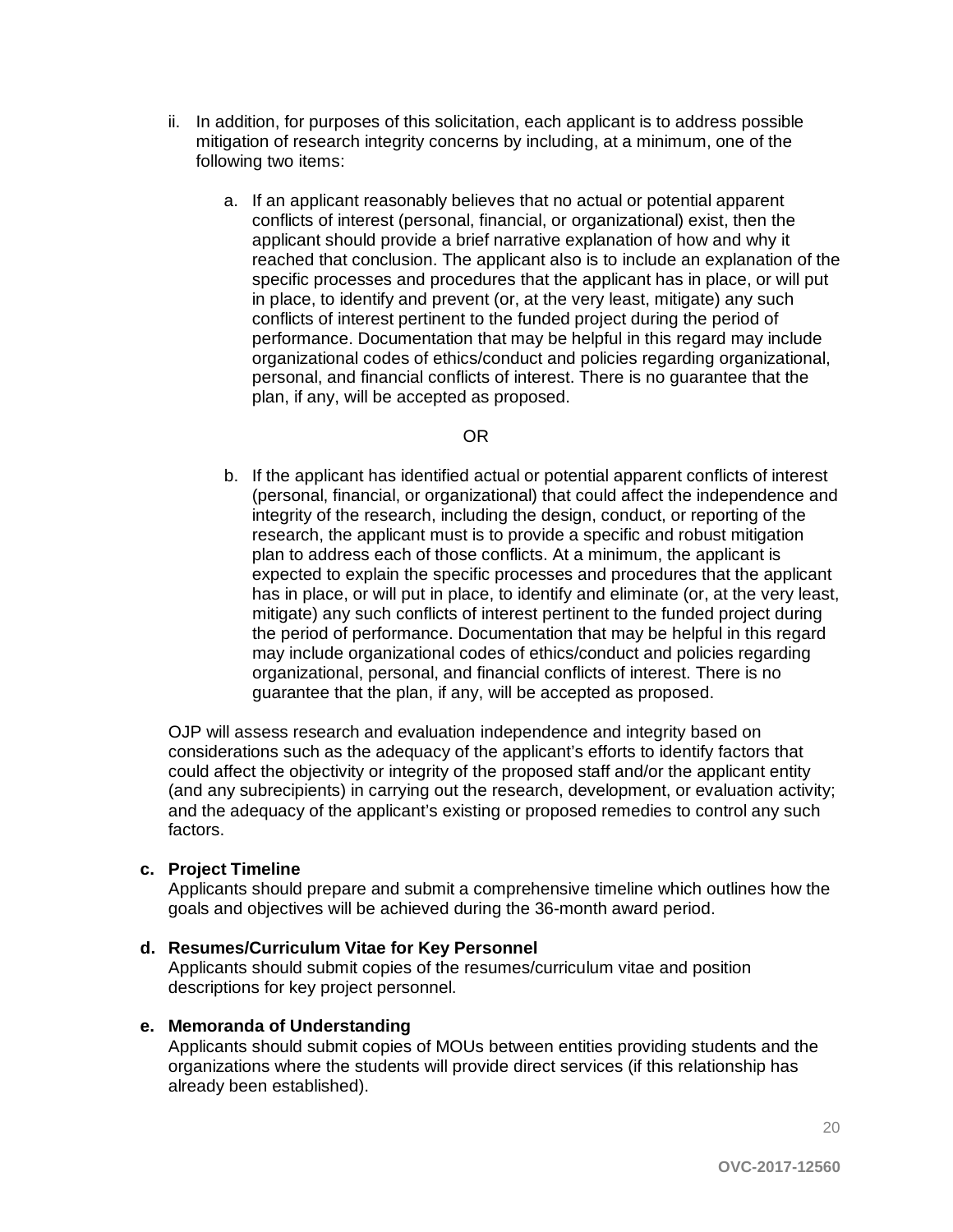#### **f. Letters of Support from Key Tribal Stakeholders**

#### <span id="page-20-0"></span>**How to Apply**

Applicants must register in and submit applications through Grants.gov, a primary source to find federal funding opportunities and apply for funding. Find complete instructions on how to register and submit an application at [www.Grants.gov.](http://www.grants.gov/) Applicants that experience technical difficulties during this process should call the Grants.gov Customer Support Hotline at **800–518– 4726** or **606–545–5035**, which operates 24 hours a day, 7 days a week, except on federal holidays.

Registering with Grants.gov is a one-time process; however, **processing delays may occur, and it can take several weeks** for first-time registrants to receive confirmation of registration and a user password. OJP encourages applicants to **register several weeks before** the application submission deadline. In addition, OJP urges applicants to submit applications at least 72 hours prior to the application due date, in order to allow time for the applicant to receive validation messages or rejection notifications from Grants.gov, and to correct in a timely fashion any problems that may have caused a rejection notification.

OJP strongly encourages all prospective applicants to sign up for Grants.gov email [notifications](http://www.grants.gov/web/grants/manage-subscriptions.html) regarding this solicitation. If this solicitation is cancelled or modified, individuals who sign up with Grants.gov for updates will be automatically notified.

**Browser Information:** Grants.gov was built to be compatible with Internet Explorer. For technical assistance with Google Chrome, or another browser, contact Grants.gov Customer Support.

**Note on Attachments:** Grants.gov has two categories of files for attachments: "mandatory" and "optional." OJP receives all files attached in both categories. Please ensure that all required documents are attached in either Grants.gov category.

**Note on File Names and File Types:** Grants.gov only permits the use of certain specific characters in the file names of attachments. Valid file names may include only the characters shown in the table below. Grants.gov rejects any application that includes an attachment(s) with a file name that contains any characters not shown in the table below. Grants.gov forwards successfully submitted applications to the OJP Grants Management System (GMS).

| <b>Characters</b>                    |                                                                  | <b>Special Characters</b> |                       |
|--------------------------------------|------------------------------------------------------------------|---------------------------|-----------------------|
| Upper case $(A - Z)$                 | Parenthesis (                                                    | Curly braces $\{\}$       | Square brackets []    |
| Lower case $(a - z)$                 | Ampersand (&)                                                    | Tilde $(-)$               | Exclamation point (!) |
| Underscore (                         | Comma $($ , $)$                                                  | Semicolon (;)             | Apostrophe (          |
| Hyphen $(-)$                         | At sign $(\mathcal{Q})$                                          | Number sign (#)           | Dollar sign (\$)      |
| Space                                | Percent sign (%)                                                 | Plus sign $(+)$           | Equal sign $(=)$      |
| Period (.)                           | Applicants must use the "&" format in place of the ampersand (&) |                           |                       |
| when using XML format for documents. |                                                                  |                           |                       |

**GMS does not accept executable file types as application attachments**. These disallowed file types include, but are not limited to, the following extensions: ".com," ".bat," ".exe," ".vbs," ".cfg," ".dat," ".db," ".dbf," ".dll," ".ini," ".log," ".ora," ".sys," and ".zip." GMS may reject applications with files that use these extensions. It is important to allow time to change the type of file(s) if the application is rejected.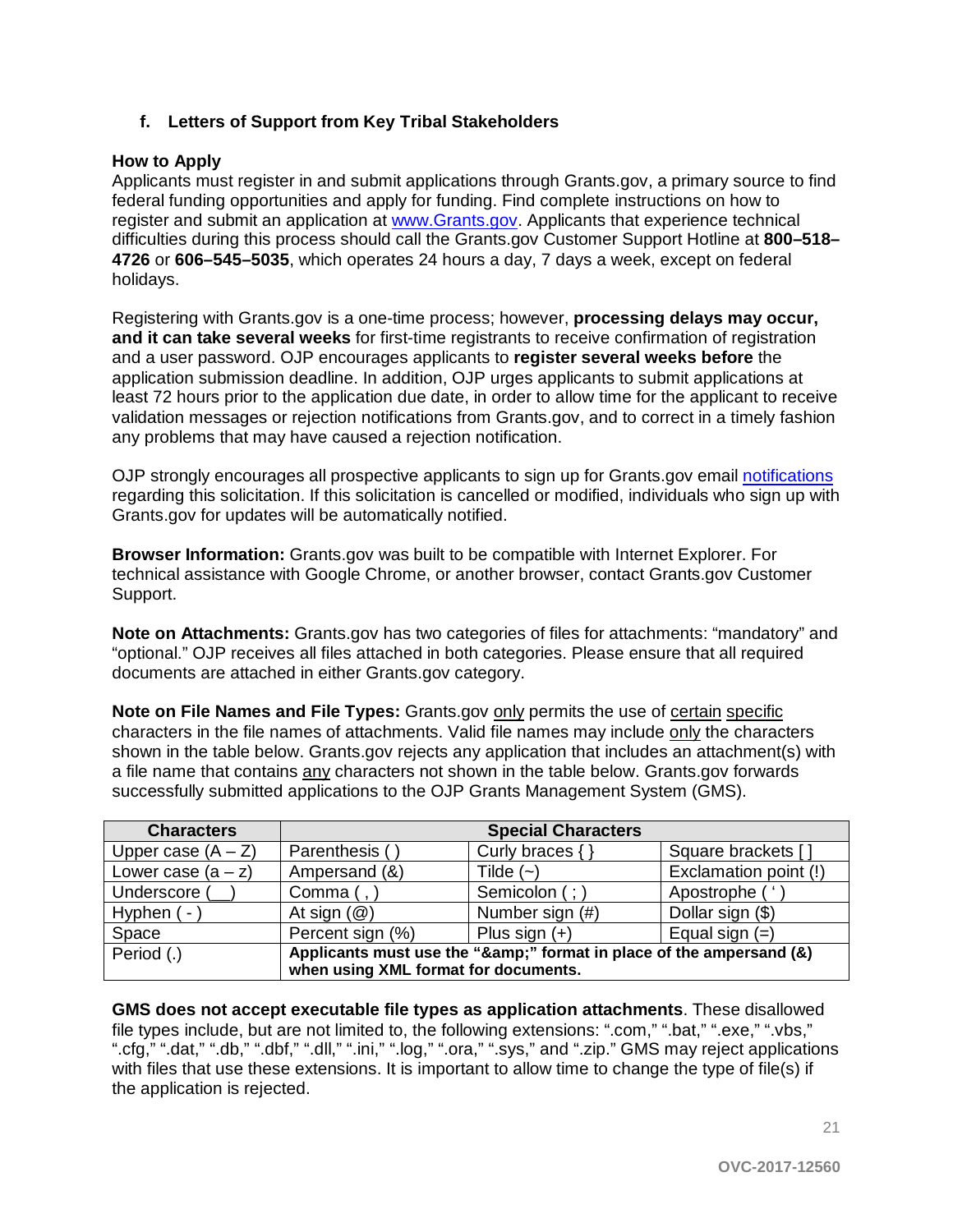All applicants are required to complete the following steps:

Every applicant entity must comply with all applicable System for Award Management (SAM) and unique entity identifier (currently, a Data Universal Numbering System [DUNS] number) requirements. If an applicant entity has not fully complied with applicable SAM and unique identifier requirements by the time OJP makes award decisions, OJP may determine that the applicant is not qualified to receive an award and may use that determination as a basis for making the award to a different applicant.

An individual who wishes to apply in his/her personal capacity should search Grants.gov for funding opportunities for which individuals are eligible to apply. Use the Funding Opportunity Number (FON) to register. (An applicant applying as an individual must comply with all applicable Grants.gov individual registration requirements.)

Complete the registration form at<https://apply07.grants.gov/apply/IndCPRegister> to create a username and password for Grants.gov. (An applicant applying as an individual should complete all steps except 1, 2 and 4.)

**1. Acquire a unique entity identifier (currently, a DUNS number).** In general, the Office of Management and Budget requires every applicant for a federal award (other than an individual) to include a "unique entity identifier" in each application, including an application for a supplemental award. Currently, a DUNS number is the required unique entity identifier.

A DUNS number is a unique nine-digit identification number provided by the commercial company Dun and Bradstreet. This unique entity identifier is used for tracking purposes, and to validate address and point of contact information for applicants, recipients, and subrecipients. It will be used throughout the life cycle of an OJP award. Obtaining a DUNS number is a free, one-time activity. Call Dun and Bradstreet at 866–705–5711 to obtain a DUNS number or apply online at [www.dnb.com.](http://www.dnb.com/) A DUNS number is usually received within 1–2 business days.

**2. Acquire registration with SAM.** SAM is the repository for certain standard information about federal financial assistance applicants, recipients, and subrecipients. All applicants for OJP awards (other than individuals) must maintain current registrations in the SAM database. An applicant must be registered in SAM to successfully register in Grants.gov. Each applicant must **update or renew its SAM registration at least annually** to maintain an active status. SAM registration and renewal can take as long as 10 business days to complete.

An application cannot be successfully submitted in Grants.gov until Grants.gov receives the SAM registration information. Once the SAM registration/renewal is complete, **the information transfer from SAM to Grants.gov can take as long as 48 hours.** OJP recommends that the applicant register or renew registration with SAM as early as possible.

Information about SAM registration procedures can be accessed at [www.sam.gov.](https://www.sam.gov/portal/public/SAM/?#1)

**3. Acquire an Authorized Organization Representative (AOR) and a Grants.gov username and password**. Complete the AOR profile on Grants.gov and create a username and password. An applicant entity's "unique entity identifier" (DUNS number) must be used to complete this step. For more information about the registration process for organizations and other entities, go to [https://apply07.grants.gov/apply/OrcRegister.](https://apply07.grants.gov/apply/OrcRegister) Individuals registering

 $22$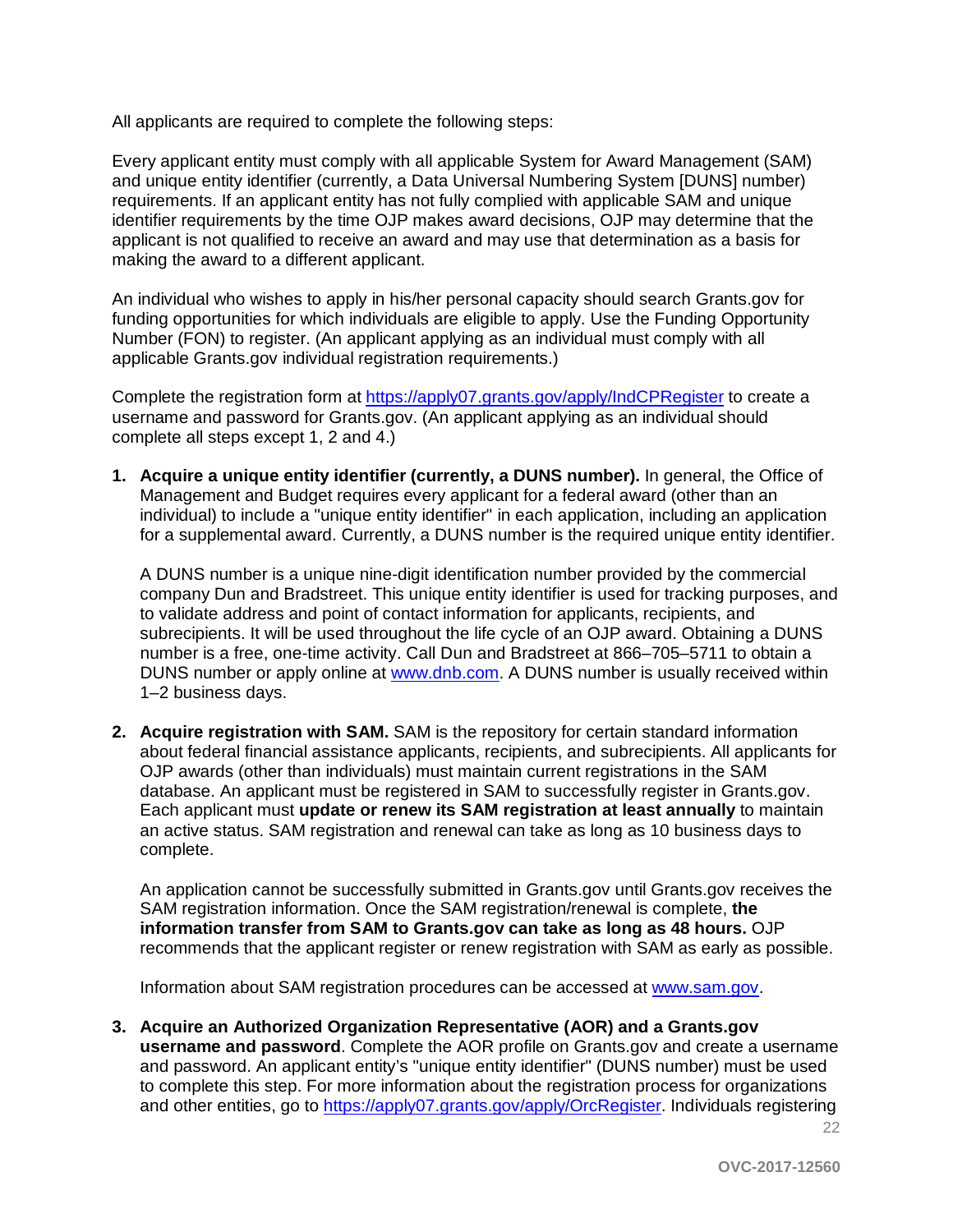with Grants.gov should go to [http://www.grants.gov/web/grants/applicants/individual](http://www.grants.gov/web/grants/applicants/individual-registration.html)[registration.html.](http://www.grants.gov/web/grants/applicants/individual-registration.html)

- **4. Acquire confirmation for the AOR from the E-Business Point of Contact (E-Biz POC).**  The E-Biz POC at the applicant organization must log into Grants.gov to confirm the applicant organization's AOR. The E-Biz POC will need the Marketing Partner Identification Number (MPIN) password obtained when registering with SAM to complete this step. Note that an organization can have more than one AOR.
- **5. Search for the funding opportunity on Grants.gov.** Use the following identifying information when searching for the funding opportunity on Grants.gov. The Catalog of Federal Domestic Assistance ("CFDA") number for this solicitation is 16.582, titled "Crime Victim Assistance/Discretionary Grants," and the funding opportunity number is OVC-2017- 12560.
- **6. Submit a valid application consistent with this solicitation by following the directions in Grants.gov.** Within 24–48 hours after submitting the electronic application, the applicant should receive two notifications from Grants.gov. The first will confirm the receipt of the application. The second will state whether the application has been validated and successfully submitted, or whether it has been rejected due to errors, with an explanation. It is possible to first receive a message indicating that the application is received, and then receive a rejection notice a few minutes or hours later. Submitting an application well ahead of the deadline provides time to correct the problem(s) that caused the rejection. **Important:** OJP urges each applicant to submit its application **at least 72 hours prior** to the application due date, to allow time to receive validation messages or rejection notifications from Grants.gov, and to correct in a timely fashion any problems that may have caused a rejection notification. Applications must be successfully submitted through Grants.gov by 11:59 p.m. eastern time on August 9, 2017.

Click [here](http://www.grants.gov/web/grants/applicants/organization-registration.html) for further details on DUNS numbers, SAM, and Grants.gov registration steps and timeframes.

#### **Note: Application Versions**

If an applicant submits multiple versions of the same application, OJP will review only the most recent system-validated version submitted.

#### **Experiencing Unforeseen Grants.gov Technical Issues**

An applicant that experiences unforeseen Grants.gov technical issues beyond its control that prevent it from submitting its application by the deadline must contact the Grants.gov [Customer](http://www.grants.gov/web/grants/support.html)  [Support Hotline](http://www.grants.gov/web/grants/support.html) or the [SAM Help Desk](https://www.fsd.gov/fsd-gov/home.do) (Federal Service Desk) to report the technical issue and receive a tracking number. The applicant must email the OVC contact identified in the Contact Information section on the title page **within 24 hours after the application deadline** to request approval to submit its application after the deadline. The applicant's email must describe the technical difficulties, and must include a timeline of the applicant's submission efforts, the complete grant application, the applicant's DUNS number, and any Grants.gov Help Desk or SAM tracking number(s).

#### **Note: OJP does not automatically approve requests to submit a late application***.* After

OJP reviews the applicant's request, and contacts the Grants.gov or SAM Help Desks to verify the reported technical issues, OJP will inform the applicant whether the request to submit a late application has been approved or denied. If OJP determines that the untimely application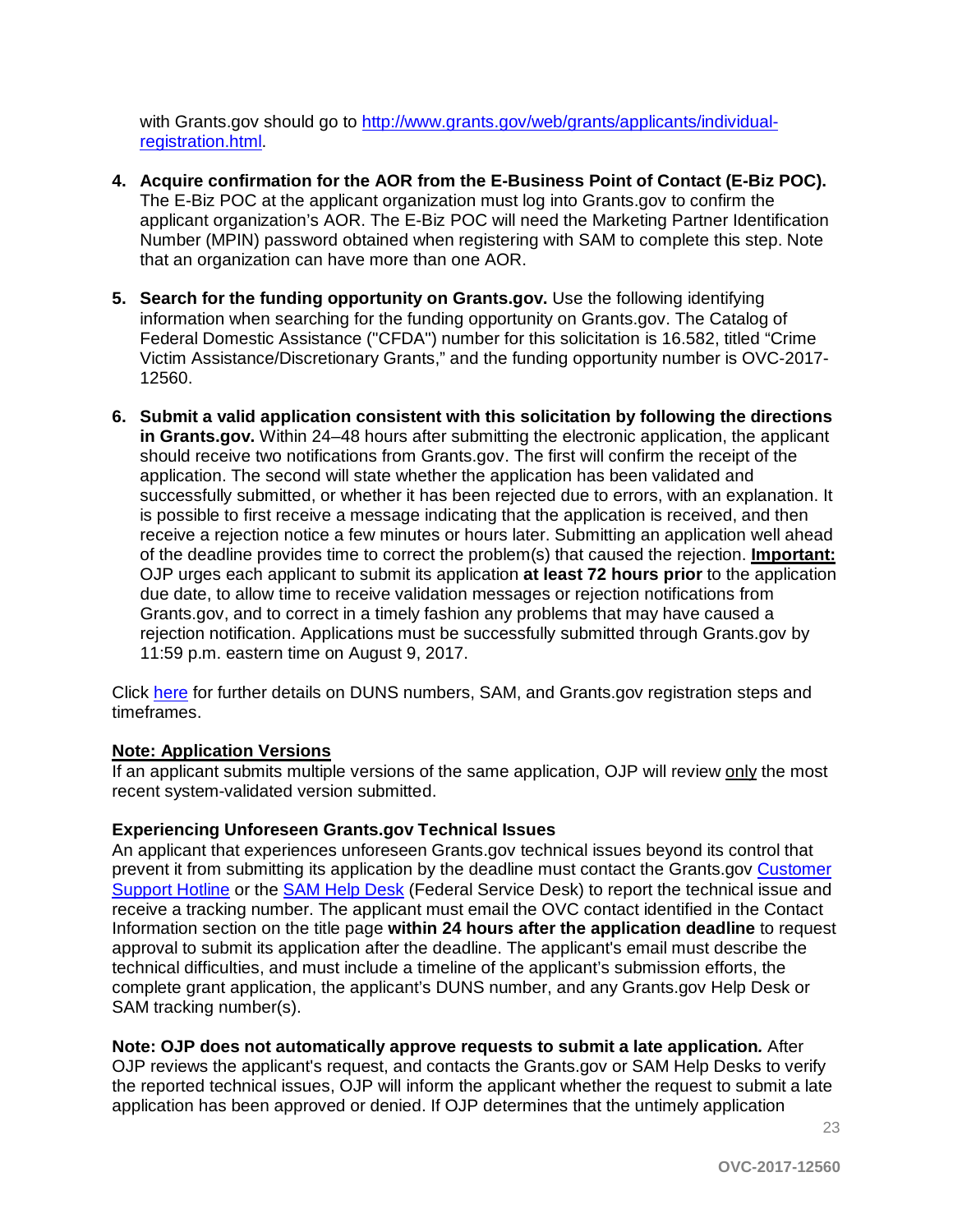submission was due to the applicant's failure to follow all required procedures, OJP will deny the applicant's request to submit its application.

The following conditions generally are insufficient to justify late submissions:

- Failure to register in SAM or Grants.gov in sufficient time. (SAM registration and renewal can take as long as 10 business days to complete. The information transfer from SAM to Grants.gov can take up to 48 hours.)
- Failure to follow Grants.gov instructions on how to register and apply as posted on its website.
- Failure to follow each instruction in the OJP solicitation.
- Technical issues with the applicant's computer or information technology environment, such as issues with firewalls or browser incompatibility.

**Notifications regarding known technical problems with Grants.gov, if any, are posted at the top of the OJP [Funding Resource Center](http://ojp.gov/funding/index.htm) web page.**

### <span id="page-23-0"></span>**E. Application Review Information**

#### <span id="page-23-1"></span>**Review Criteria**

Applications that meet basic minimum requirements will be evaluated by peer reviewers using the following review criteria:

- 1. Description of the Issue (15%)
- 2. Program Goals and Objectives (40%)
- 3. Capabilities and Competencies (20%)
- 4. Plan for Collecting the Data Required for this Solicitation's Performance Measures (10%)
- 5. Budget: complete, cost effective, and allowable (e.g., reasonable, allocable, and necessary for project activities). Budget narratives should demonstrate generally how applicants will maximize cost effectiveness of grant expenditures. Budget narratives should demonstrate cost effectiveness in relation to potential alternatives and the goals of the project.<sup>[9](#page-23-3)</sup> (15%)

#### <span id="page-23-2"></span>**Review Process**

OJP is committed to ensuring a fair and open process for making awards. OVC reviews the application to make sure that the information presented is reasonable, understandable, measurable, achievable, and consistent with the solicitation.

Peer reviewers will review the applications submitted under this solicitation that meet basic minimum requirements. For purposes of assessing whether an application meets basic minimum requirements and should proceed to further consideration, OJP screens applications for compliance with those requirements. Although specific requirements may vary, the following are common requirements applicable to all solicitations for funding under OJP programs:

• The application must be submitted by an eligible type of applicant.

<span id="page-23-3"></span> $9$  Generally speaking, a reasonable cost is a cost that, in its nature or amount, does not exceed that which would be incurred by a prudent person under the circumstances prevailing at the time the decision was made to incur the costs.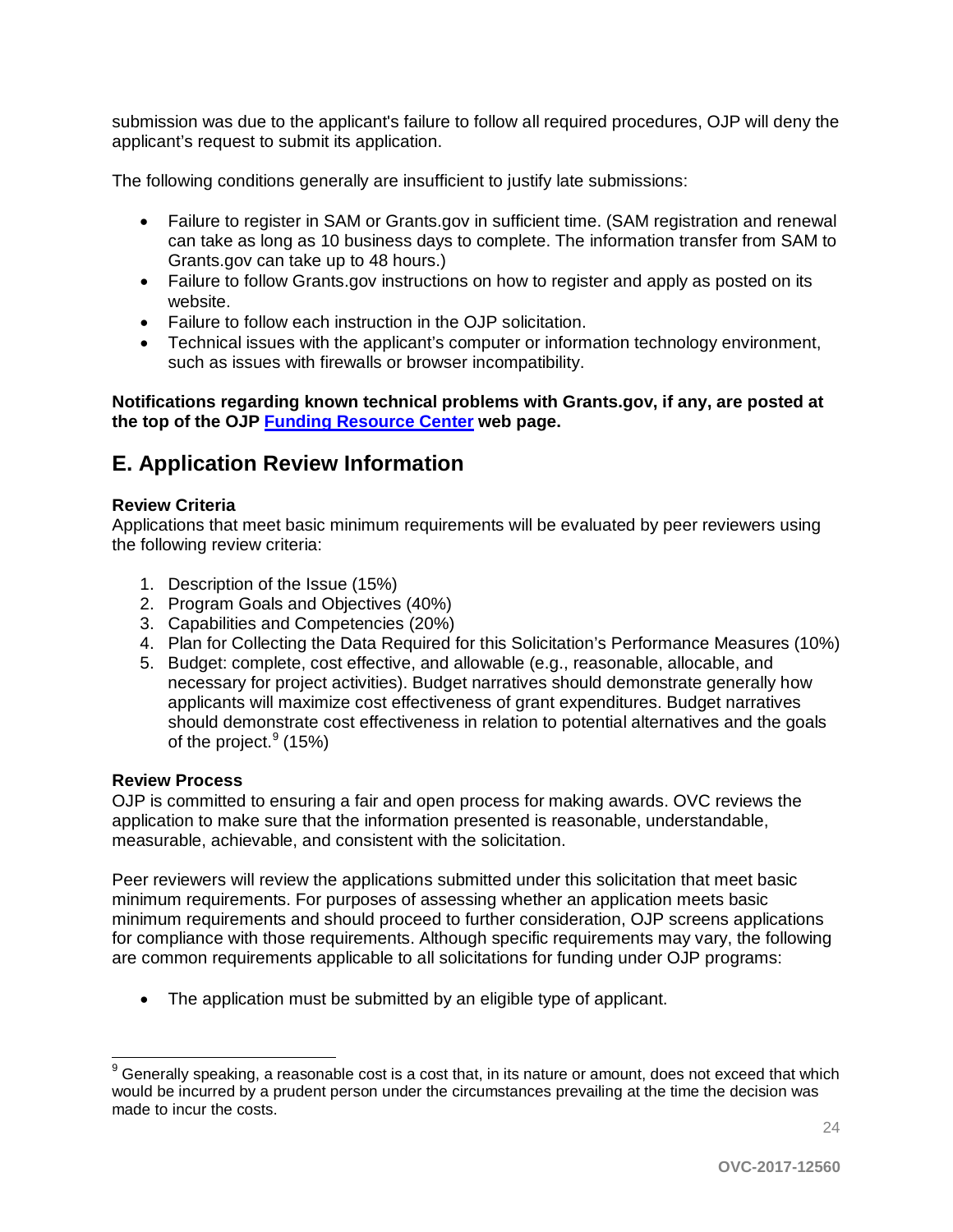- The application must request funding within programmatic funding constraints (if applicable).
- The application must be responsive to the scope of the solicitation.
- The application must include all items designated as "critical elements."
- The applicant must not be identified in SAM as excluded from receiving federal awards.

For a list of the critical elements for this solicitation, see "What an Application Should Include" under [Section D. Application and Submission Information.](#page-8-0)

Peer review panels will evaluate, score, and rate applications that meet basic minimum requirements. OVC may use internal peer reviewers, external peer reviewers, or a combination, to assess applications on technical merit using the solicitation's review criteria. An external peer reviewer is an expert in the subject matter of a given solicitation who is not a current DOJ employee. An internal reviewer is a current DOJ employee who is well-versed or has expertise in the subject matter of this solicitation. Peer reviewers' ratings and any resulting recommendations are advisory only, although reviewer views are considered carefully. Other important considerations for OJP include underserved populations, geographic diversity, strategic priorities, available funding, and the extent to which the budget detail worksheet and budget narrative accurately explain project costs that are reasonable, necessary, and otherwise allowable under federal law and applicable federal cost principles.

Pursuant to the Part 200 Uniform Requirements, before award decisions are made, OJP also reviews information related to the degree of risk posed by applicants. Among other things to help assess whether an applicant that has one or more prior federal awards has a satisfactory record with respect to performance, integrity, and business ethics, OJP checks whether the applicant is listed in SAM as excluded from receiving a federal award. If OJP anticipates that an award will exceed \$150,000 in federal funds, OJP also must review and consider any information about the applicant that appears in the non-public segment of the integrity and performance system accessible through SAM (currently, the Federal Awardee Performance and Integrity Information System (FAPIIS)).

**Important note on FAPIIS:** An applicant, at its option, may review and comment on any information about itself that currently appears in FAPIIS and was entered by a federal awarding agency. OJP will consider any such comments by the applicant, in addition to the other information in FAPIIS, in its assessment of the risk posed by applicants.

The evaluation of risks goes beyond information in SAM, however. OJP itself has in place a framework for evaluating risks posed by applicants for competitive awards. OJP takes into account information pertinent to matters such as—

- 1. Applicant financial stability and fiscal integrity.
- 2. Quality of the management systems of the applicant, and the applicant's ability to meet prescribed management standards, including those outlined in the DOJ Grants Financial Guide.
- 3. Applicant's history of performance under OJP and other DOJ awards (including compliance with reporting requirements and award conditions), and awards from other federal agencies.
- 4. Reports and findings from audits of the applicant, including audits under the Part 200 Uniform Requirements.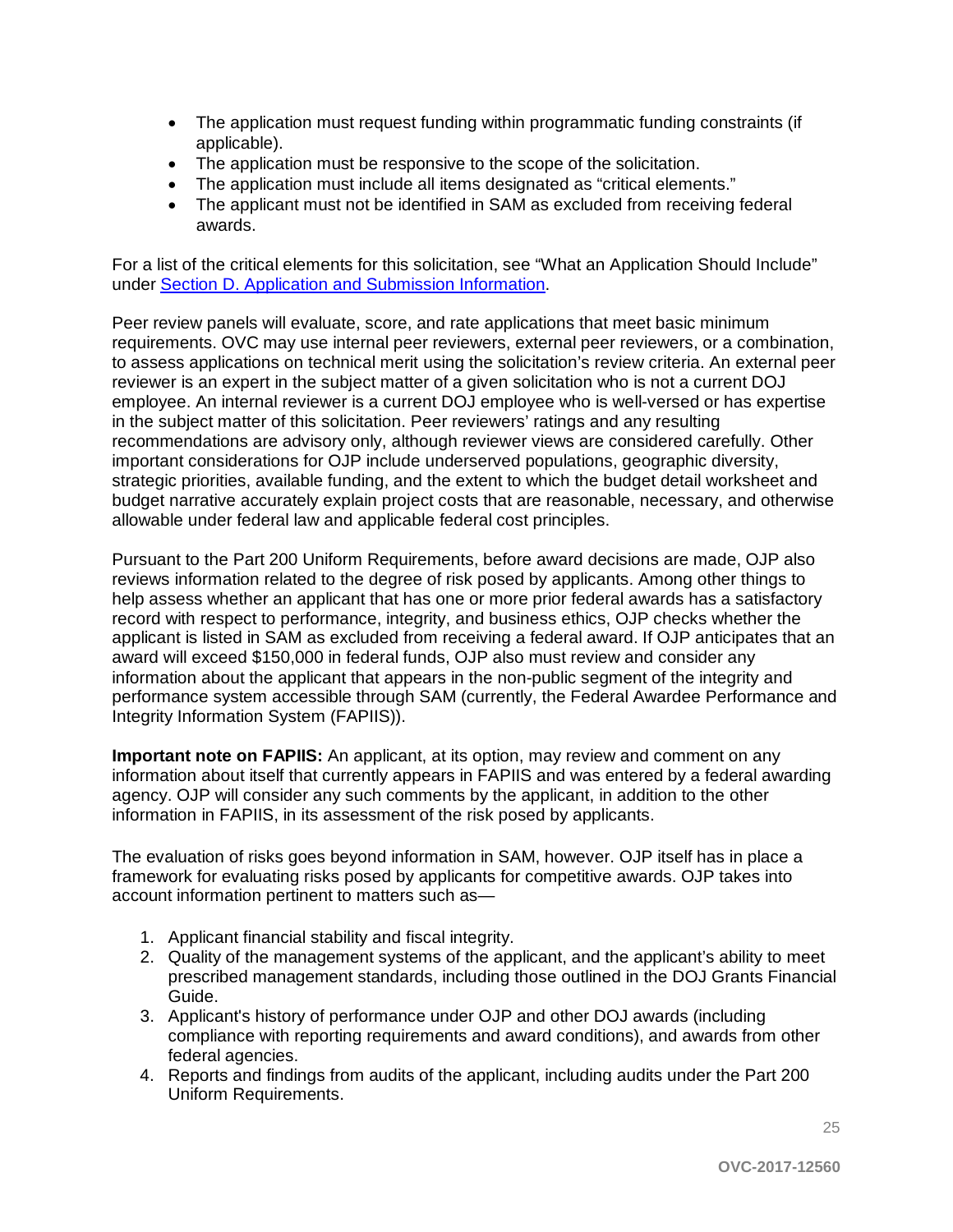5. Applicant's ability to comply with statutory and regulatory requirements, and to effectively implement other award requirements.

Absent explicit statutory authorization or written delegation of authority to the contrary, all final award decisions will be made by the Assistant Attorney General, who may take into account not only peer review ratings and OVC recommendations, but also other factors as indicated in this section.

## <span id="page-25-0"></span>**F. Federal Award Administration Information**

#### <span id="page-25-1"></span>**Federal Award Notices**

Award notifications will be made by September 30, 2017. OJP sends award notifications by email through GMS to the individuals listed in the application as the point of contact and the authorizing official (E-Biz POC and AOR). The email notification includes detailed instructions on how to access and view the award documents, and steps to take in GMS to start the award acceptance process. GMS automatically issues the notifications at 9:00 p.m. eastern time on the award date.

For each successful applicant, an individual with the necessary authority to bind the applicant will be required to log in; execute a set of legal certifications and a set of legal assurances; designate a financial point of contact; thoroughly review the award, including all award conditions; and sign and accept the award. The award acceptance process requires physical signature of the award document by the authorized representative and the scanning of the fully executed award document to OJP.

#### <span id="page-25-2"></span>**Administrative, National Policy, and Other Legal Requirements**

If selected for funding, in addition to implementing the funded project consistent with the OJPapproved application, the recipient must comply with all award conditions, and all applicable requirements of federal statutes, regulations, and executive orders (including applicable requirements referred to in the assurances and certifications executed in connection with award acceptance). OJP strongly encourages prospective applicants to review information on postaward legal requirements and common OJP award conditions **prior** to submitting an application.

Applicants should consult the ["Overview of Legal Requirements Generally Applicable to OJP](http://ojp.gov/funding/Explore/SolicitationRequirements/index.htm)  [Grants and Cooperative Agreements - FY 2017 Awards,](http://ojp.gov/funding/Explore/SolicitationRequirements/index.htm)" available in the [OJP Funding](http://ojp.gov/funding/index.htm)  [Resource Center.](http://ojp.gov/funding/index.htm) In addition, applicants should examine the following two legal documents, as each successful applicant must execute both documents before it may receive any award funds.

- [Certifications Regarding Lobbying; Debarment, Suspension and Other Responsibility](http://ojp.gov/funding/Apply/Resources/Certifications.pdf)  [Matters; and Drug-Free Workplace Requirements](http://ojp.gov/funding/Apply/Resources/Certifications.pdf)
- [Standard Assurances](http://ojp.gov/funding/Apply/Resources/StandardAssurances.pdf)

Applicants may view these documents in the Apply section of the [OJP Funding Resource](http://ojp.gov/funding/index.htm)  [Center.](http://ojp.gov/funding/index.htm)

The web pages accessible through the "Overview of Legal Requirements Generally Applicable [to OJP Grants and Cooperative Agreements - FY 2017 Awards"](http://ojp.gov/funding/Explore/SolicitationRequirements/index.htm) are intended to give applicants for OJP awards a general overview of important statutes, regulations, and award conditions that apply to many (or in some cases, all) OJP grants and cooperative agreements awarded in FY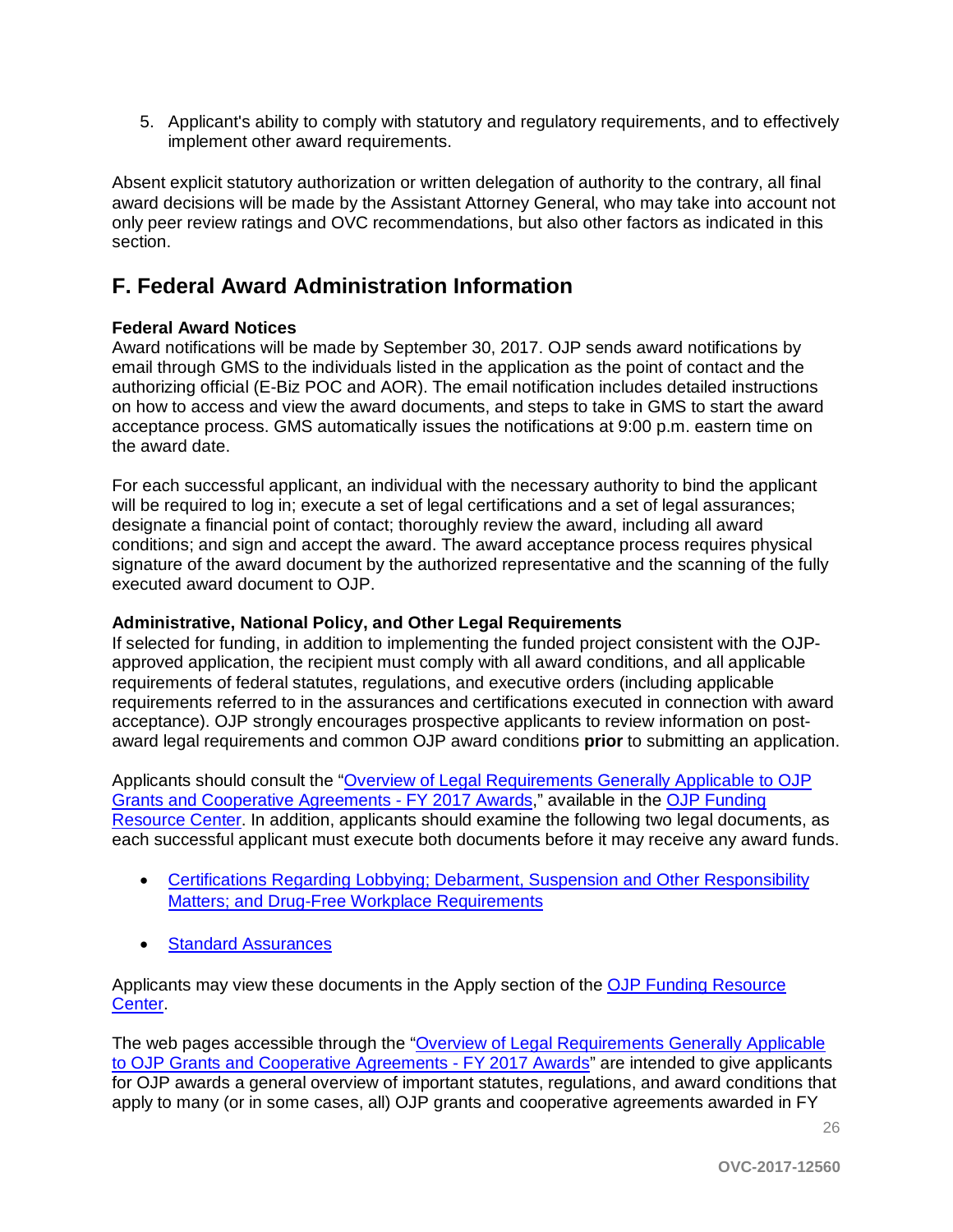2017. Individual OJP awards typically also will include additional award conditions. Those additional conditions may relate to the particular statute or program, or solicitation under which the award is made; to the substance of the funded application; to the recipient's performance under other federal awards; to the recipient's legal status (e.g., as a for-profit entity); or to other pertinent considerations.

As stated above, OVC expects any award under this solicitation to be a cooperative agreement. A cooperative agreement will include a condition in the award document that sets out the "substantial federal involvement" in carrying out the award and program. Generally speaking, under cooperative agreements with OJP, responsibility for the day-to-day conduct of the funded project rests with the recipient. OJP, however, may have substantial involvement in matters such as coordination efforts and site selection, as well as review and approval of work plans, research designs, data collection instruments, and major project-generated materials. In addition, OJP often indicates in the award condition that it may redirect the project if necessary.

In addition to a condition that sets out the "substantial federal involvement" in the award, cooperative agreements awarded by OJP include a condition that requires specific reporting in connection with conferences, meetings, retreats, seminars, symposia, training activities, or similar events funded under the award.

#### <span id="page-26-0"></span>**General Information About Post-Federal Award Reporting Requirements**

In addition to the deliverables described in [Section A. Program Description,](#page-3-0) any recipient of an award under this solicitation will be required to submit the following reports and data.

Required reports. Recipients typically must submit quarterly financial reports, semiannual progress reports, final financial and progress reports, and, if applicable, an annual audit report in accordance with the Part 200 Uniform Requirements or specific award conditions. Future awards and fund drawdowns may be withheld if reports are delinquent. (In appropriate cases, OJP may require additional reports.)

Awards that exceed \$500,000 will include an additional condition that, under specific circumstances, will require the recipient to report (to FAPIIS) information on civil, criminal, and administrative proceedings connected with (or connected to the performance of) either the OJP award or any other grant, cooperative agreement, or procurement contract from the federal government. Additional information on this reporting requirement appears in the text of the award condition posted on the OJP website at [http://ojp.gov/funding/FAPIIS.htm.](http://ojp.gov/funding/FAPIIS.htm)

Data on performance measures. In addition to required reports, an award recipient also must provide data that measure the results of the work done under the award. To demonstrate program progress and success, and to assist DOJ in fulfilling its responsibilities under the Government Performance and Results Act of 1993 (GPRA), Public Law 103-62, and the GPRA Modernization Act of 2010, Public Law 111–352, OJP will require any recipient, post award, to provide the data listed as "Data Recipient Provides" in the performance measures table in [Section D. Application and Submission Information,](#page-8-0) under "Program Narrative," so that OJP can calculate values for this solicitation's performance measures.

## <span id="page-26-1"></span>**G. Federal Awarding Agency Contact(s)**

For OJP contact(s), see the title page.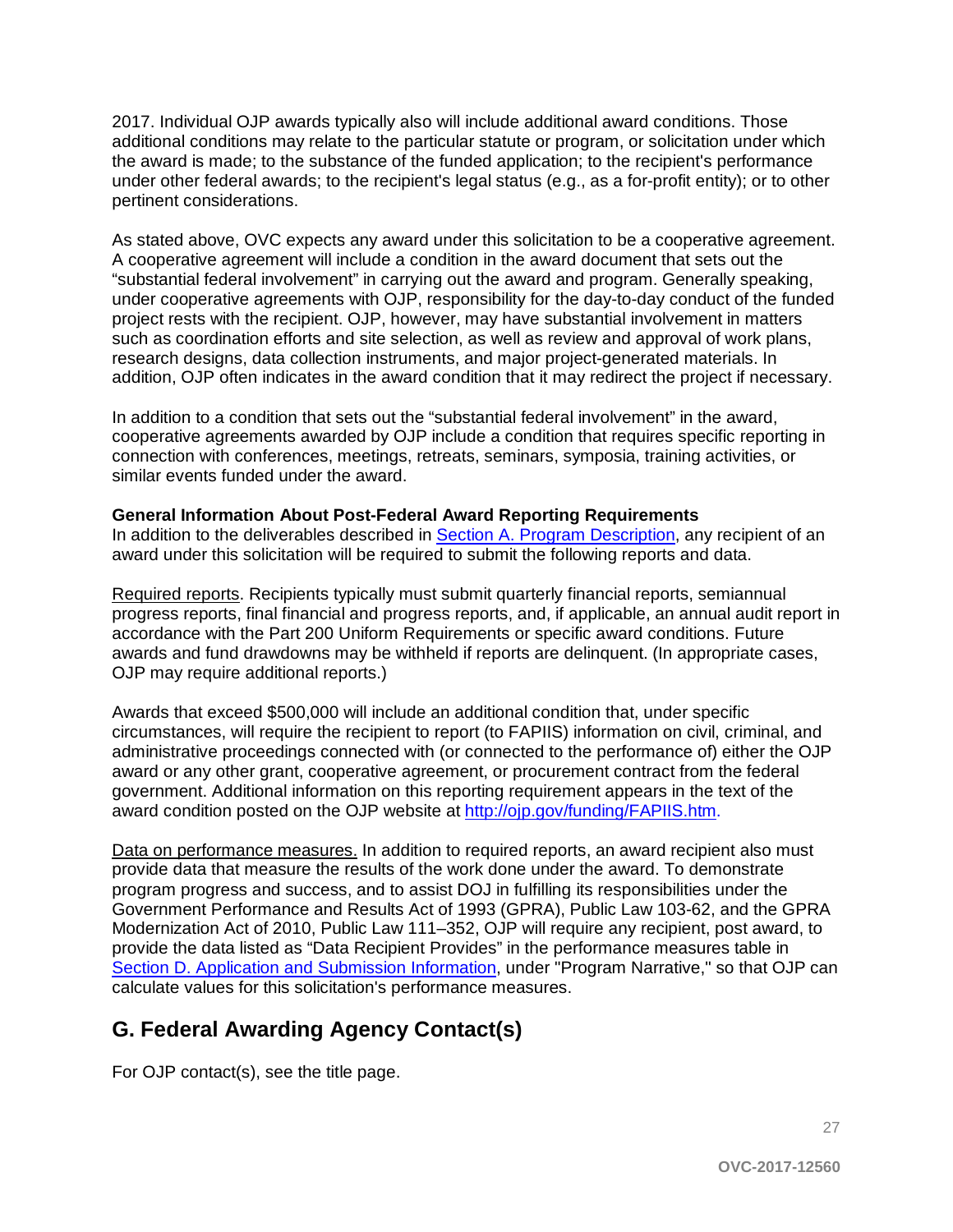For contact information for Grants.gov, see the title page.

## <span id="page-27-0"></span>**H. Other Information**

#### <span id="page-27-1"></span>**Freedom of Information Act and Privacy Act (5 U.S.C. §§ 552 and 552a)**

All applications submitted to OJP (including all attachments to applications) are subject to the federal Freedom of Information Act (FOIA) and to the Privacy Act. By law, DOJ may withhold information that is responsive to a request pursuant to FOIA if DOJ determines that the responsive information either is protected under the Privacy Act or falls within the scope of one of nine statutory exemptions under FOIA. DOJ cannot agree in advance of a request pursuant to FOIA not to release some or all portions of an application.

In its review of records that are responsive to a FOIA request, OJP will withhold information in those records that plainly falls within the scope of the Privacy Act or one of the statutory exemptions under FOIA. (Some examples include certain types of information in budgets, and names and contact information for project staff other than certain key personnel.) In appropriate circumstances, OJP will request the views of the applicant/recipient that submitted a responsive document.

For example, if OJP receives a request pursuant to FOIA for an application submitted by a nonprofit or for-profit organization or an institution of higher education, or for an application that involves research, OJP typically will contact the applicant/recipient that submitted the application and ask it to identify—quite precisely—any particular information in the application that applicant/recipient believes falls under a FOIA exemption, the specific exemption it believes applies, and why. After considering the submission by the applicant/recipient, OJP makes an independent assessment regarding withholding information. OJP generally follows a similar process for requests pursuant to FOIA for applications that may contain law-enforcement sensitive information.

#### <span id="page-27-2"></span>**Provide Feedback to OJP**

To assist OJP in improving its application and award processes, OJP encourages applicants to provide feedback on this solicitation, the application submission process, and/or the application review process. Provide feedback to [OJPSolicitationFeedback@usdoj.gov.](mailto:OJPSolicitationFeedback@usdoj.gov)

**IMPORTANT:** This email is for feedback and suggestions only. OJP does **not** reply from this mailbox to messages it receives in this mailbox. Any prospective applicant that has specific questions on any program or technical aspect of the solicitation **must** use the appropriate telephone number or email listed on the front of this document to obtain information. These contacts are provided to help ensure that prospective applicants can directly reach an individual who can address specific questions in a timely manner.

If you are interested in being a reviewer for other OJP grant applications, please email your resume to [ojppeerreview@lmsolas.com.](mailto:ojppeerreview@lmsolas.com) (Do not send your resume to the OJP Solicitation Feedback email account.) **Note:** Neither you nor anyone else from your organization or entity can be a peer reviewer in a competition in which you or your organization/entity has submitted an application.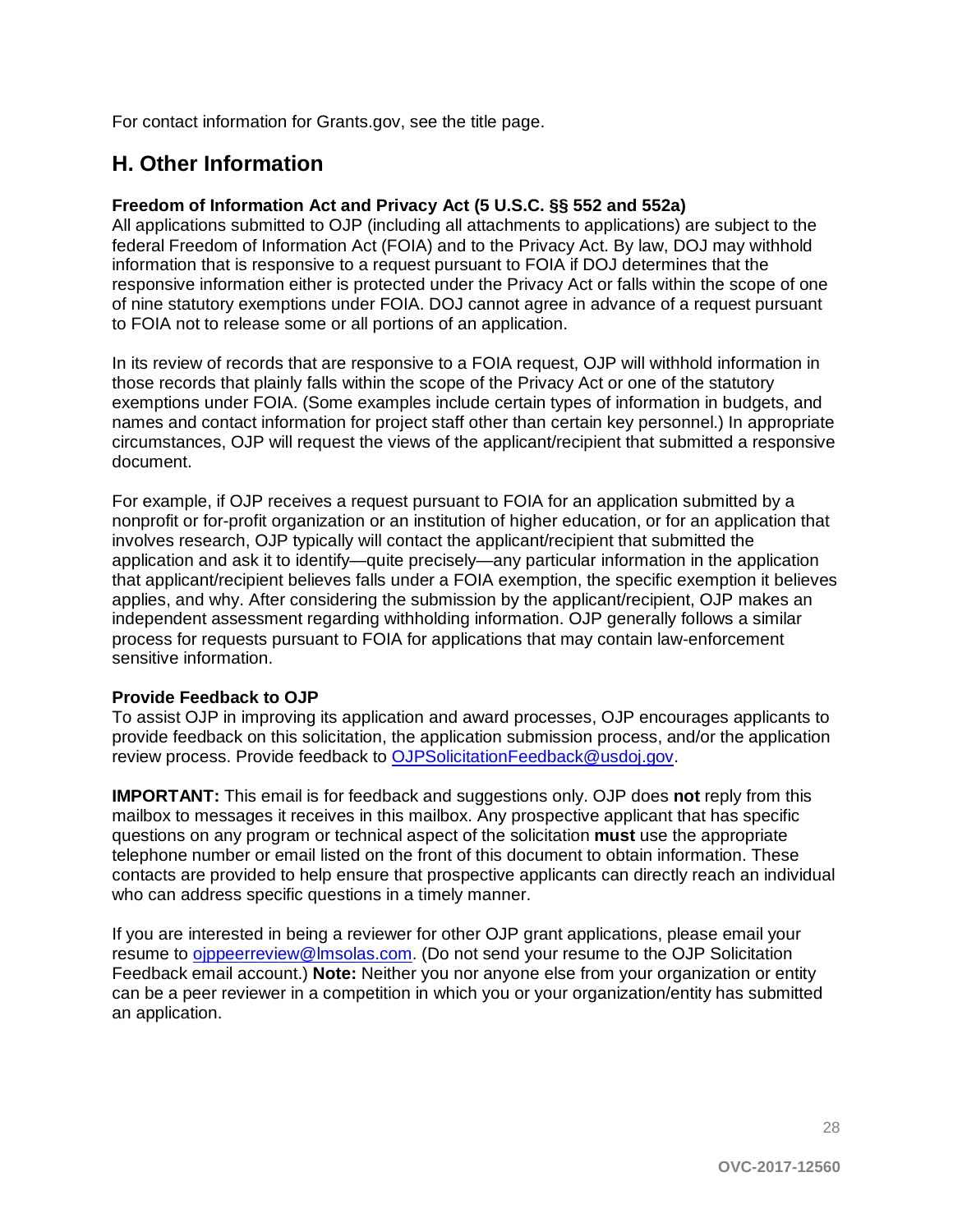#### **Application Checklist Developing Future Victim Specialists for Indian Country**

<span id="page-28-0"></span>This application checklist has been created as an aid in developing an application.

#### **What an Applicant Should Do:**

| Prior to Registering in Grants.gov:                                            |               |
|--------------------------------------------------------------------------------|---------------|
| Acquire a DUNS Number                                                          | (see page 22) |
| Acquire or renew registration with SAM                                         | (see page 22) |
| To Register with Grants.gov.                                                   |               |
| Acquire AOR and Grants.gov username/password                                   | (see page 22) |
| Acquire AOR confirmation from the E-Biz POC                                    | (see page 23) |
| To Find Funding Opportunity:                                                   |               |
| Search for the Funding Opportunity on Grants.gov                               | (see page 23) |
| Download Funding Opportunity and Application Package                           | (see page 23) |
| Sign up for Grants.gov email notifications (optional)                          | (see page 21) |
| Read <i>Important Notice: Applying for Grants in Grants.gov</i>                |               |
| Read OJP policy and guidance on conference approval, planning, and reporting   |               |
| available at ojp.gov/financialguide/DOJ/PostawardRequirements/chapter3.10a.htm |               |
|                                                                                | (see page 9)  |
| After Application Submission, Receive Grants.gov Email Notifications That:     |               |
| (1) application has been received,                                             |               |
| (2) application has either been successfully validated or rejected with errors |               |
|                                                                                | (see page 23) |
| If No Grants.gov Receipt, and Validation or Error Notifications are Received:  |               |
| contact OVC regarding experiencing technical difficulties                      | (see page 2)  |

#### **Overview of Post-Award Legal Requirements**:

\_ Review the "Overview of Legal Requirements Generally Applicable to OJP Grants and [Cooperative Agreements -](http://ojp.gov/funding/Explore/SolicitationRequirements/index.htm) FY 2017 Awards" in the OJP Funding Resource Center.

#### **Scope Requirement:**

\_\_\_\_\_ The federal amount requested is within the allowable limit(s) of \$450,000.

**Eligibility Requirement:** See eligibility information set out on the title page.

#### **What an Application Should Include:**

| Application for Federal Assistance (SF-424)                        | (see page 10) |
|--------------------------------------------------------------------|---------------|
| <b>Project Abstract</b>                                            | (see page 10) |
| <b>Program Narrative</b>                                           | (see page 11) |
| <b>Budget Detail Worksheet</b>                                     | (see page 13) |
| <b>Budget Narrative</b>                                            | (see page 14) |
| Indirect Cost Rate Agreement (if applicable)                       | (see page 16) |
| Tribal Authorizing Resolution (if applicable)                      | (see page 16) |
| Financial Management and System of Internal Controls Questionnaire | (see page 17) |
| Disclosure of Lobbying Activities (SF-LLL)                         | (see page 17) |
| <b>Additional Attachments</b>                                      |               |